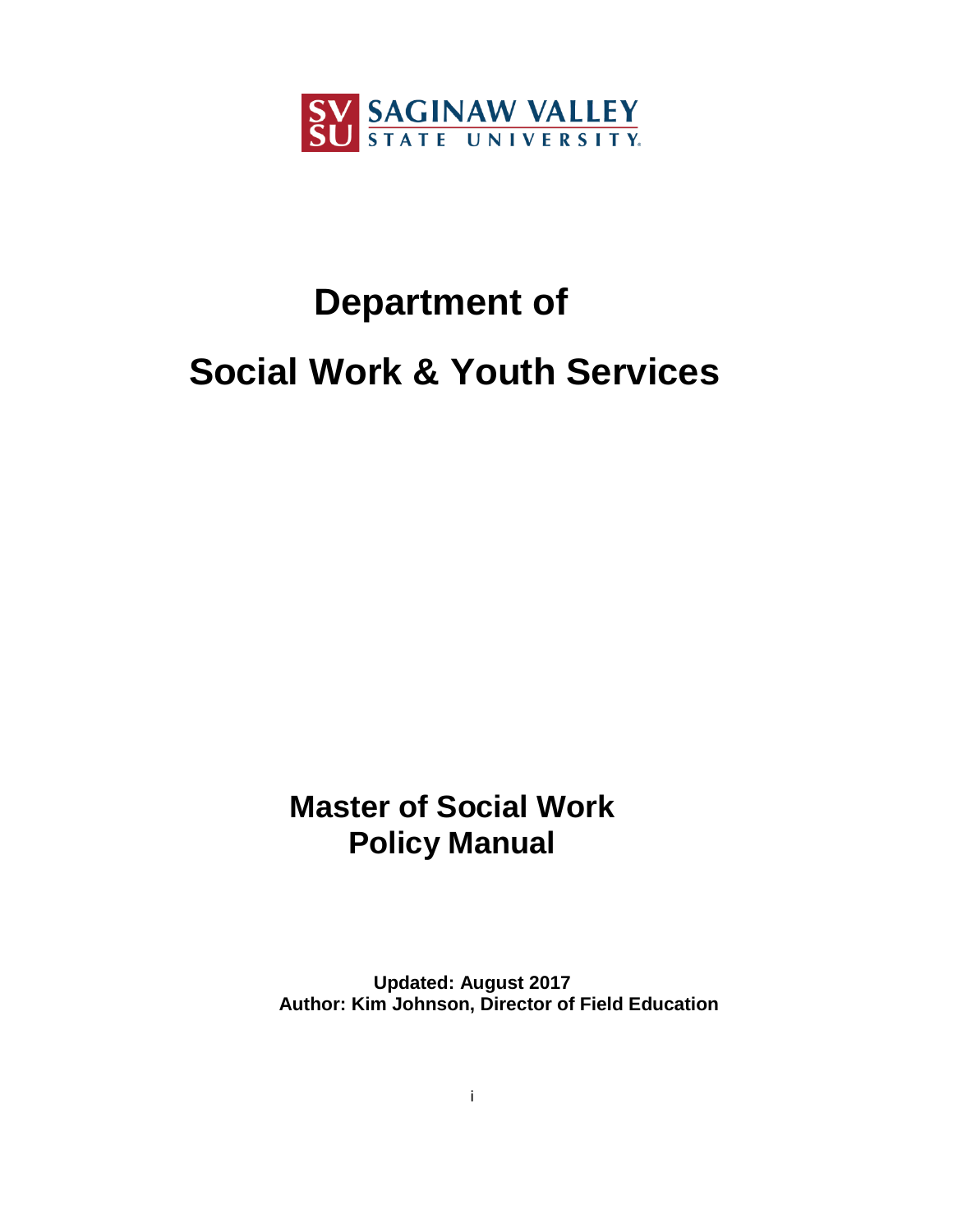# **Table of Contents**

| Reporting incidents of discrimination or sexual harassment3 |  |
|-------------------------------------------------------------|--|
|                                                             |  |
|                                                             |  |
|                                                             |  |
|                                                             |  |
|                                                             |  |
|                                                             |  |
|                                                             |  |
|                                                             |  |
|                                                             |  |
|                                                             |  |
|                                                             |  |
|                                                             |  |
|                                                             |  |
|                                                             |  |
|                                                             |  |
|                                                             |  |
|                                                             |  |
|                                                             |  |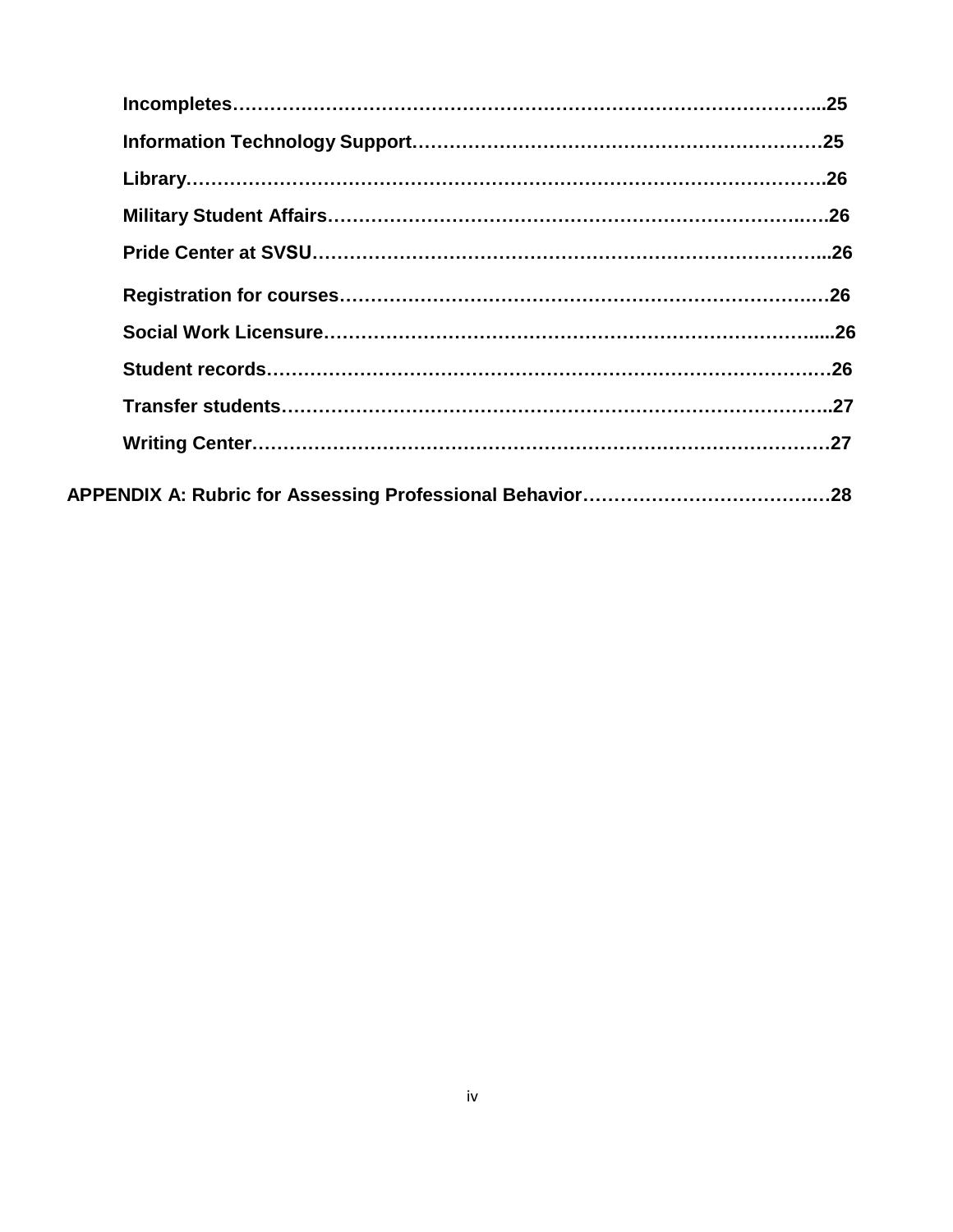# **INTRODUCTION**

This manual provides information about the Master of Social Work program in the Department of Social Work & Youth Services at Saginaw Valley State University. This material is provided to assist students in successfully completing their program of study in the department. Students should familiarize themselves with the information and policies contained in this document. Questions about these policies may be directed to the Director of the Master of Social Work program, the Chair of the Department of Social Work & Youth Services, or the student's assigned faculty mentor.

The Department of Social Work & Youth Services is committed to preparing graduate students for service to vulnerable populations and to be leaders in health and human services agencies in the region and across the United States. Our primary mission is to prepare students for professional social work practice. Our graduates are prepared to help clients deal with problems and obstacles in their lives and communities, have healthier relationships, and meet their full potential. Alumni from our MSW program will include those who work with adoptions, advocacy, child abuse, child and family services, community organization, foster care, gerontology, hospice, juvenile justice, mental health, political advocacy, public benefits programs, research, schools, and substance abuse.

# **Mission**

Consistent with the mission of the University and requirements of the Council on Social Work Education EPAS (2015), the mission of the Department of Social Work & Youth Services at SVSU is to promote social welfare and well-being for residents of Great Lakes Bay region, the state of Michigan and beyond through advanced generalist education about evidence-based social work practice and advancement of knowledge about social problems. We seek to educate ethical, effective, and diversity-aware advanced generalist social workers who are prepared to provide interprofessional services that promote human rights and social, economic, and environmental justice to the oppressed peoples and institutions that reside in rural, suburban, and urban areas. Graduates from our program will be prepared for leadership in direct and indirect practices that empower individuals, families, groups, and communities.

# **Program Goals**

Graduates of the SVSU MSW program will be prepared as Advanced Generalist social workers. The MSW program will equip students to:

- Work in interprofessional settings utilizing a multi-systemic and diversity-competent approach.
- Contribute to the empowerment of individuals, families, groups, organizations and communities through students' active resistance to societal mechanisms of oppression and discrimination.
- Become ethical producers and consumers of practice-informed research, policy development, and evaluation.
- Utilize relevant knowledge about human behavior in the social environment to serve and shape policy and practice for the pursuit of a socially just society.
- Promote the social welfare and well-being of residents of the Great Lakes Bay Region through experiential and immersive community service, research, and program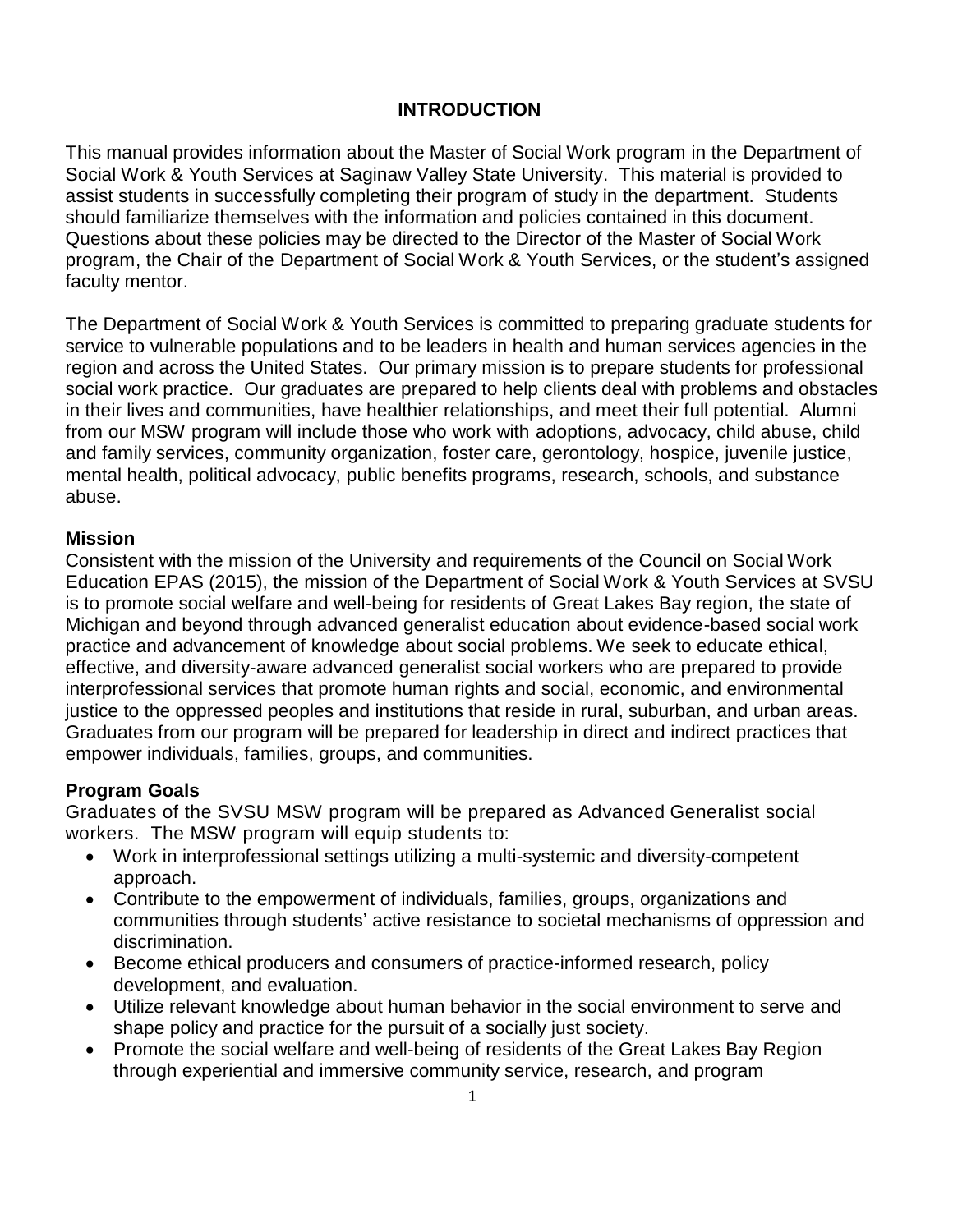development.

The mission and goals of the department are published on our website: <https://www.svsu.edu/socialwork/about/>

#### **Accreditation**

The Master of Social Work (MSW) program is in candidacy for accreditation by the Council on Social Work Education (CSWE). Students who graduate from our program are eligible for licensure at the LMSW level with the State of Michigan.

As an accredited program, our curriculum is aligned with the Educational Policy and Accreditation Standards (EPAS) of CSWE. Thus, students matriculating with a Master of Social Work degree will demonstrate competency in these nine areas:

- 1 –Demonstrate Ethical and Professional Behavior
- 2 –Engage Diversity and Difference in Practice
- 3 –Advance Human Rights and Social, Economic, and Environmental Justice
- 4 –Engage in Practice-informed Research and Research-informed Practice
- 5 –Engage in Policy Practice
- 6 –Engage with Individuals, Families, Groups, Organizations, and Communities
- 7 –Assess Individuals, Families, Groups, Organizations, and Communities
- 8 –Intervene with Individuals, Families, Groups, Organizations, and Communities
- 9 –Evaluate Practice with Individuals, Families, Groups, Organizations, and Communities

Each of these competencies is linked with specific practice behaviors that are measured throughout the program.

A complete list of the program goals, competencies and practice behaviors can be found at: <https://www.svsu.edu/socialwork/about/programobjectives/>

All aspects of the social work program are congruent with the National Association of Social Workers Code of Ethics: [http://www.naswdc.org/pubs/code/default.asp,](http://www.naswdc.org/pubs/code/default.asp) as well as the policies of Saginaw Valley State University.

Detailed information about the MSW program is available in the Saginaw Valley State University catalog: [http://svsu.edu/catalog/](file:///C:/Users/ksjohns2/Documents/%20http:/svsu.edu/catalog/)

#### **History**

Social work courses were first offered in the Department of Sociology in 1970. A full social work major began in 1973. In 1983, the Bachelor of Social Work program at SVSU was fully accredited by the Council on Social Work Education (CSWE), and has been continuously accredited since that time, most recently in 2012. Over 1,500 BSWs have graduated from SVSU.

Over the past 40 years, the Department of Social Work & Youth Services at SVSU has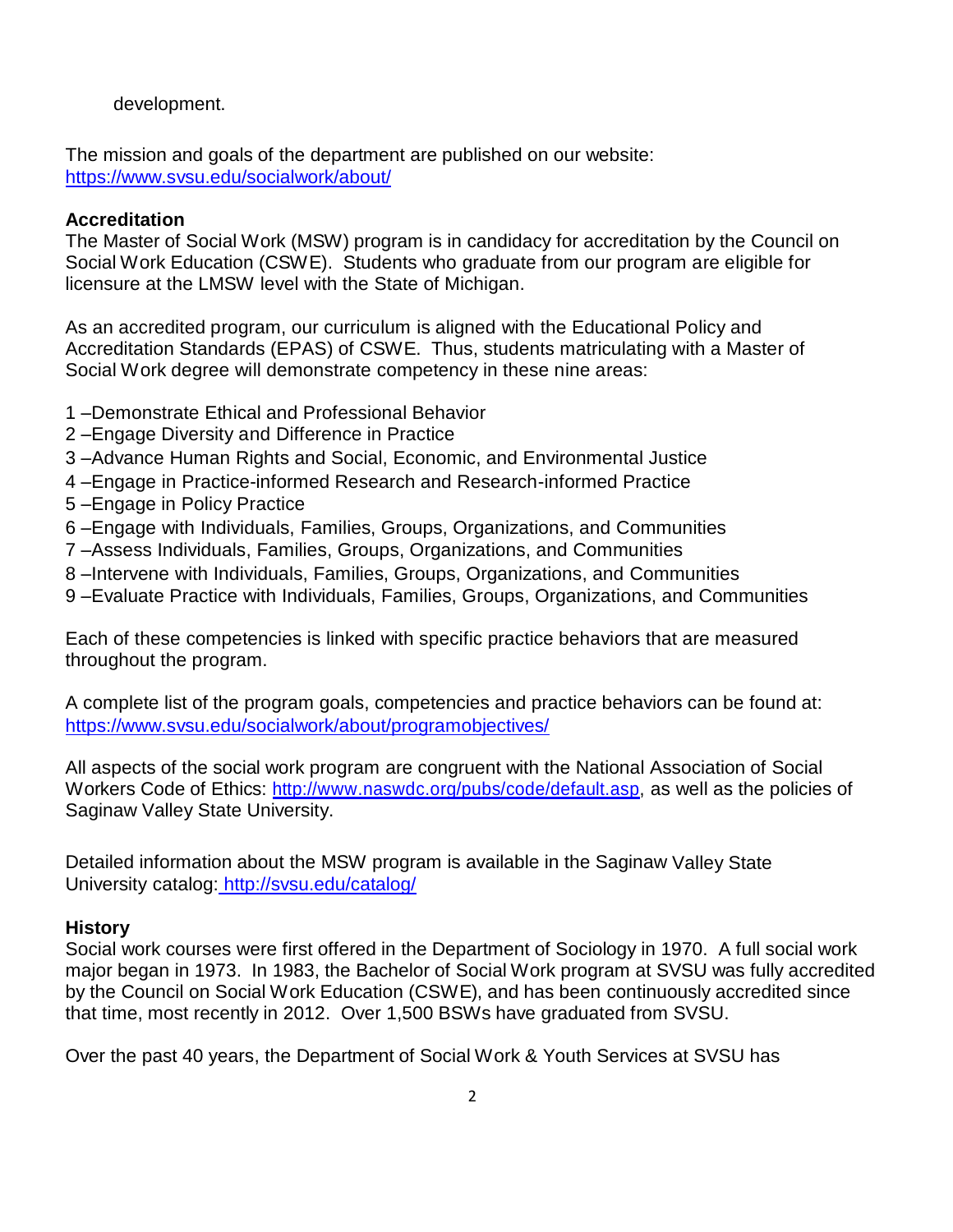established an excellent reputation in the human services community throughout the region. It also has an outstanding reputation with graduate schools in Michigan that offer a Master of Social (MSW) degree. Graduates find that the quality of the social work program at SVSU is unsurpassed and that they are well prepared for professional social work practice and for graduate education. Employer surveys indicate an overwhelmingly positive view of MSW graduates from SVSU. Graduate schools describe students from the social work program at SVSU as being second to none in their preparation for graduate education.

In Fall 2017, the Department of Social Work & Youth Services proposed a Master of Social Work program with an Advanced Generalist focus. The MSW program has been approved by SVSU's Graduate Committee and has been ratified by the Faculty Association. The first class of Regular MSW students is scheduled to begin in Fall 2017, followed by the first class of Advanced Standing MSWs in Spring 2018.

#### **Non-Discrimination Policy**

Saginaw Valley State University and the Department of Social Work & Youth Services are committed to a policy of equal employment opportunity, equal education opportunity and nondiscrimination in the provision of educational and other services to the public.

The University's anti-harassment / nondiscrimination policy is found in the University's Operations Manual:

Saginaw Valley State University ("University") is committed to providing work and learning opportunities without regard to age, color, disability, gender identity, genetic information, height, marital status, national origin, race, religion, sex (including pregnancy), sexual orientation, veteran status, weight, or on any other basis protected by state, federal, or other applicable law, and to achieving its objectives in compliance with applicable federal, state and local laws and regulations that prohibit discrimination:

[http://www.svsu.edu/operationsmanual/employeerelations/252discrimination%2Csexualh](http://www.svsu.edu/operationsmanual/employeerelations/252discrimination%2Csexualharassment%26racialh/) [arassment%26racialh/](http://www.svsu.edu/operationsmanual/employeerelations/252discrimination%2Csexualharassment%26racialh/) 

The Department of Social Work & Youth Services non-discrimination policy is:

The Department of Social Work does not discriminate on the basis of race, ethnicity, national origin, color, sex, sexual orientation, gender identity or expression, age, marital status, political belief, religion, immigration status, veteran status, or mental or physical disability. This policy applies to students, employees, volunteers, field placement supervisors, faculty members, Community Advisory Committee members and anyone else who may have contact or business with the program on any basis.

#### **Reporting Incidents of Discrimination or Sexual Harassment**

Any student who experiences discrimination or harassment in any activity related to the University should immediately report the incident to her/ his faculty advisor, program director, and the University Title IX coordinator at (989) 964-4397.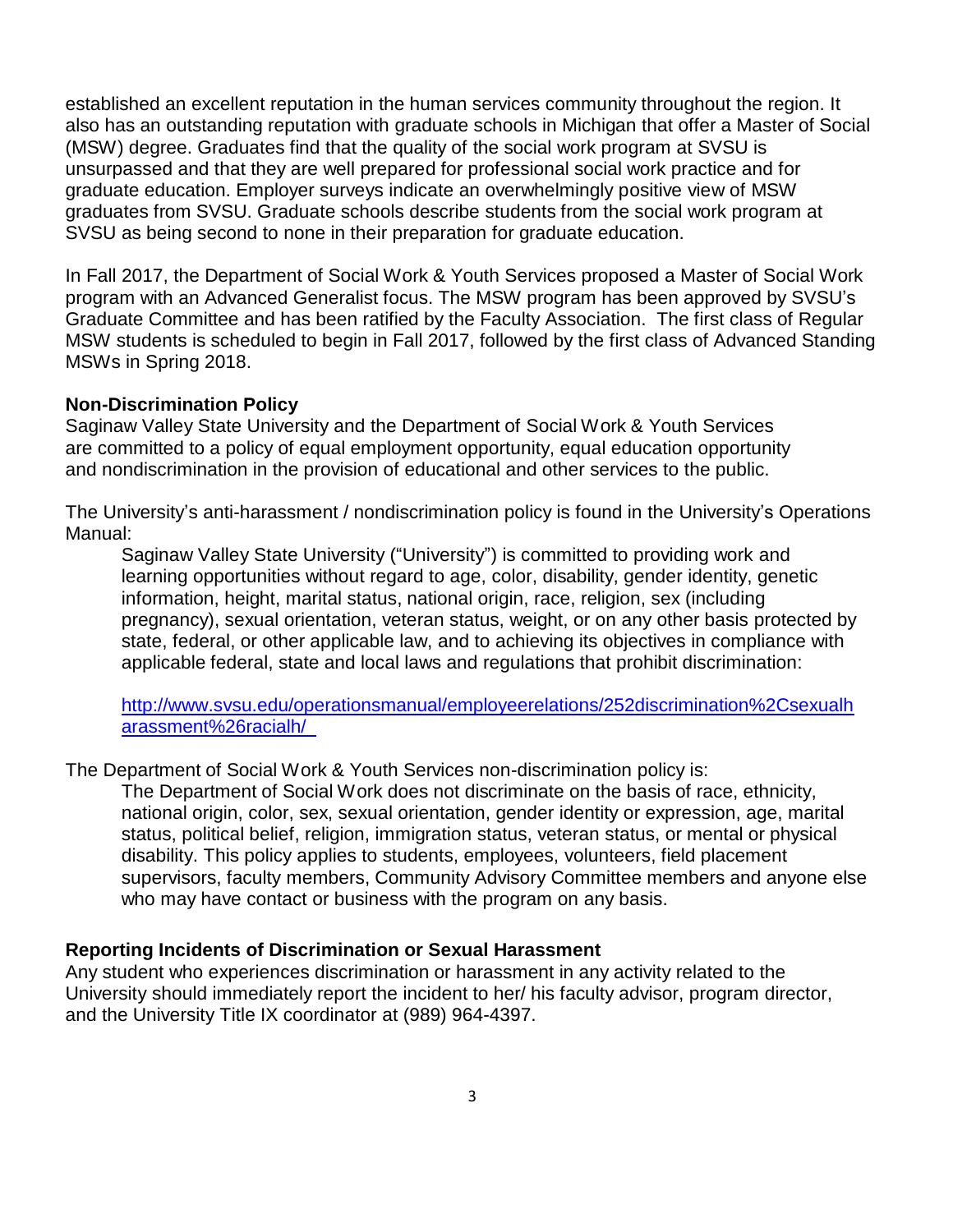#### **EXPECTATIONS OF SOCIAL WORK STUDENTS**

Students in the MSW program are expected to demonstrate professionalism in every aspect of the program. An important part of the program's curriculum is the development of knowledge, values and skills in working with difficult people, in stressful situations, in complex environments, and in interprofessional settings. Achievement of the MSW degree requires mastery of the content and demonstration of the EPAS competencies. Leadership in human services demands self-control, self- awareness, fidelity to others and to the profession, and commitment to the values exemplified in the NASW Code of Ethics.

Removal from the MSW program can occur for three reasons: academic dishonesty or cheating, academic performance that falls below that required by the program in the University catalog, or failure to demonstrate adherence to professional ethics and behavior standards.

#### **Academic Integrity**

The university's policy on academic dishonesty can be found in the SVSU Student Handbook. It allows faculty members to fail students in courses where academic dishonesty has occurred and allows for faculty to refer students to the University Conduct Review process, and the MSW program uses this policy as a guide in our courses.

Social work students are expected to demonstrate integrity in their conduct as students and social work professionals. Plagiarism is one form of academic dishonesty that carries severe penalties in higher education. Some forms of plagiarism are familiar to students, such as copying others' work, or submitting the work of another under the student's own name. Other forms of plagiarism are less well- known, and include using ideas from classes or readings in papers or presentations without reference to the source of the ideas. Any ideas, *even when paraphrased by the student,*  which are unique to the source, or which you would not be expected to know unless you had access to those ideas, must be given credit by citing the source of the ideas. Students who submit plagiarized work will not be given credit for that work, and will be referred to the student conduct process.

Critical thinking is a closely related issue, and is particularly relevant when completing papers, projects, and reports in the Social Work program. Critical thinking is a requirement of the social work program, and requires that students demonstrate the ability to think independently and to synthesize material. Students who string together lengthy quotations throughout a paper, even when appropriate reference citations are used, are not completing original work. Social workers are expected to think about and evaluate written and spoken material, integrate ideas with social work knowledge and values, and make decisions independently.

Students who demonstrate academic dishonesty may be referred to the College of Health & Human Services Professional Conduct Committee, or to the University Office of Student Conduct Programs. Please refer to the SVSU student handbook for other responsibilities regarding academic work:<http://www.svsu.edu/studentconductprograms/policies/academicintegritypolicy/>

# **Academic Performance**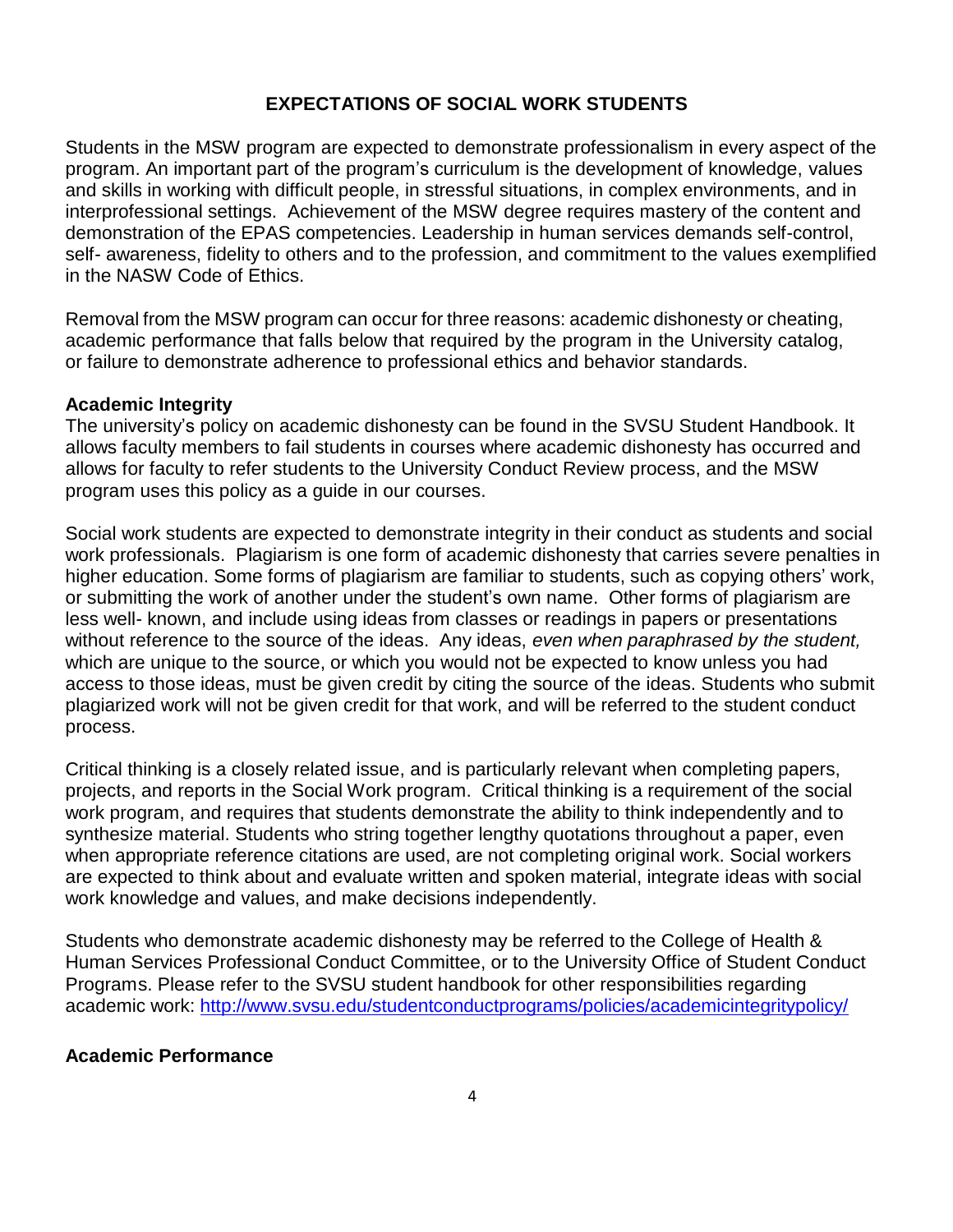Removal from the program based on academic performance is based on the following policy, found in the University catalog:

*Students in the MSW program must maintain a GPA of 3.0 or higher to continue in the program. No grade of 'C', 'D', or 'F, may be counted toward the degree. Students earning less than a 'B' on any course in the program may repeat the course only one time. A student receiving a grade of less than a 'B' in any course will be required to participate in an academic review and advising process prior to continuation in the program.*

The program policy states that any MSW student who fails to maintain the required GPA or who fails to pass program courses with the minimum grades can be dismissed from the program; however, this procedure will require a hearing for the student and provide all the protection inherent in the rights of due process. Students who are removed from the major are entitled to due process in any appeal of the probation or suspension decision, as outlined in the SVSU Student Handbook: [www.svsu.edu/studentaffairs/studenthandbook/](http://www.svsu.edu/studentaffairs/studenthandbook/)

#### **Professional Ethics and Behavior**

Faculty and administrative staff in the Department of Social Work & Youth Services continuously monitor and evaluate student conduct, with the aim of identifying and assisting students who are struggling with professionalism. Adherence to NASW Code of Ethics is required for students in the program; upon application for admission to the program, students sign a statement pledging to uphold the Code of Ethics. The Rubric for Assessing Professional Behaviors is included in Appendix A, and is one tool that may be used in this monitoring process. Students must demonstrate the ability to maintain scores of 3 or 4 in each of the 15 professional behavior areas listed on the rubric to be considered for a field placement, as these are the expected professional behaviors of social work interns and professional social workers.

Students are expected to demonstrate professional conduct in all aspects of the academic setting, including in the classroom and community settings. Professional conduct encompasses interpersonal communication, fair and respectful treatment of others, demonstrated responsibility in meeting program requirements, and honesty. Students who violate the professional ethical standards set by the Department of Social Work or the National Association of Social Work may be subject to referral to the University or College of Health & Human Services Professional Conduct Committee review processes. Professional conduct is part of the academic program, and a student's success in the program depends, in part, on her/his understanding of and adherence to the NASW Code of Ethics, as well as the University's conduct policies.

Students whose conduct violates standards of ethical or professional behavior may be dismissed from the program. The University also has policies regarding violations of the Code of Student Conduct which can include sanctions ranging from a warning to expulsion. The same policy includes due process protections and procedures for appeal (SVSU Student Handbook). All social work students are subject to these university policies and procedures in areas outside the purview of the department.

In matters related to the student's conduct in the program, the social work faculty follows a process intended to assist the student in rectifying the conduct prior to dismissal. Whenever a student is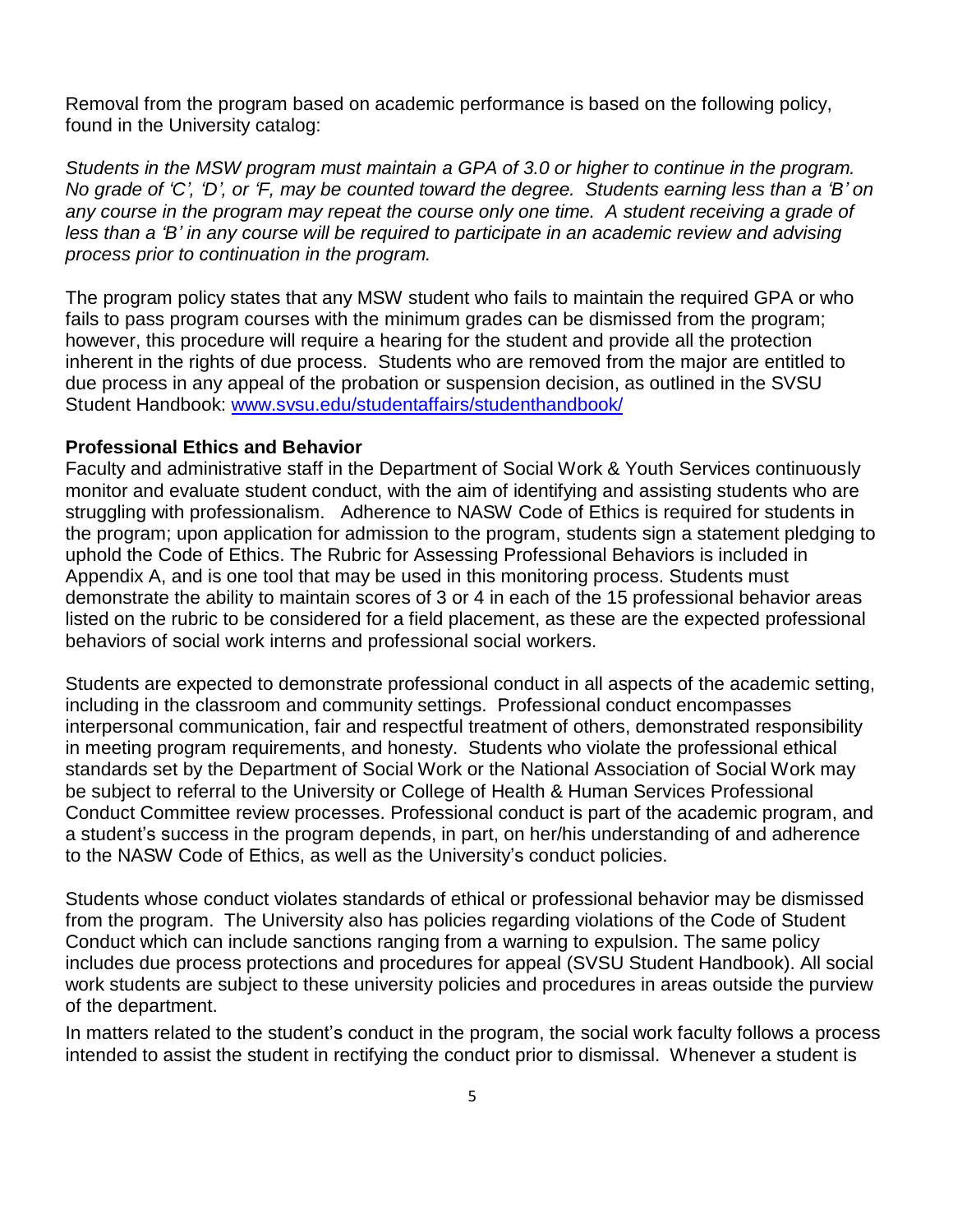found to be in violation of department standards for ethical behavior and/or University conduct standards, including academic integrity, the department may require the student to meet with a faculty advisor, or the department faculty, develop a voluntary behavior plan for the student addressing the concern, or refer the student to the College of Health & Human Services Professional Conduct Committee.

The social work faculty maintains the right to counsel students and/or refer students to the College of HHS Professional Conduct Committee, when student behavior demonstrates a lack of suitability for the social work profession. The Professional Conduct Committee, comprised of representatives from the College of HHS, is designed to consider and make recommendations to faculty and staff concerning possible ethical breaches. The purpose of such actions is to assist and redirect students who are not making a positive and appropriate adjustment within the social work curriculum. A description of the Professional Conduct Committee and its processes are included in this Student Handbook.

If attempts to address the concern are unsuccessful, the program will use the process outlined here to address the concern more formally:

- The student is first notified in writing of the concern by the Director of the program.
- The student is then given an opportunity to respond to the concern, both in writing and verbally, to the Director of the program.
- The Director, in consultation with the program faculty, makes a decision for dismissal or for a formal remediation plan.
- The Director informs the student, in writing, of the decision. The student is also notified that she / he is entitled to a hearing with the protection of due process as provided for by the University.

# **Leave of Absence**

Students may take a leave of absence from classes for a variety of reasons. The following policies apply to students who take a leave of absence:

- Any student who does not enroll for courses at SVSU for six consecutive semesters will be required to reapply to the University.
- Any MSW major who does not enroll for social work classes for an entire academic year may need to reapply to the program.

Students considering a leave of absence should contact their faculty advisors prior to the leave to discuss their plans and get appropriate advising.

# **Attendance Policy**

It is the policy of the Department of Social Work & Youth Services that missing more than 25% of class sessions will result in a failing grade regardless of whether the absences are excused or unexcused. Students who miss more than 25% of class sessions will be asked to withdraw from the course or will receive a failing grade in the course.

The Department of Social Work & Youth Services recognizes that there are some circumstances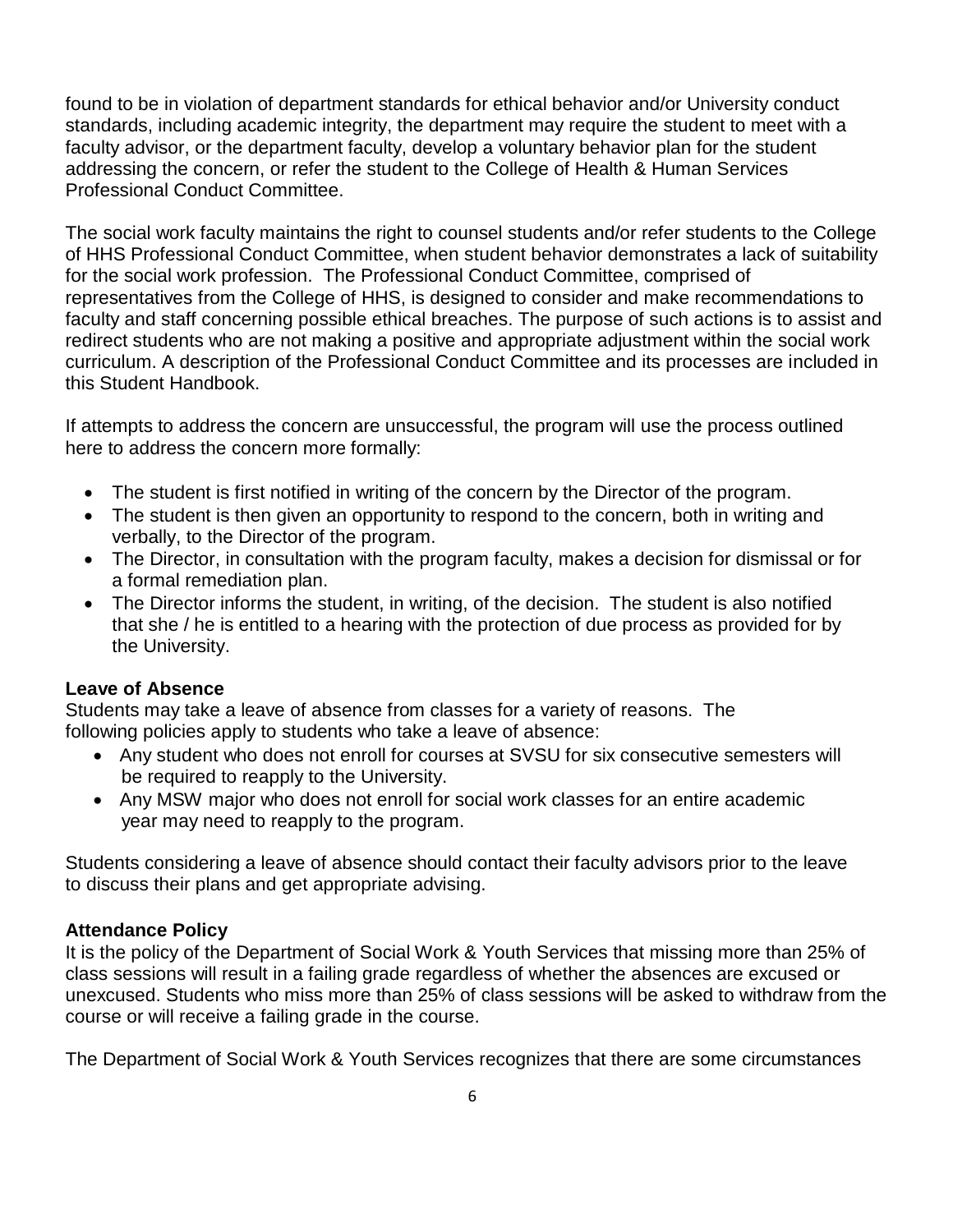where attendance accommodation is necessary. These occasions are ones which have been communicated to the instructor by the student and through formal documentation with the Office of Disability Services. Students are responsible for discussing the need for accommodation as soon as the need arises. Students will complete a Flexible Attendance Agreement (available from the Department Chair) in conjunction with the instructor.

#### **Communication Policy**

The Department of Social Work & Youth Services exclusively uses SVSU email to communicate with students for admissions decisions, program announcements and other department business. Students will also receive important information via the communication function on the University's course management system. Students are responsible to monitor their own SVSU email for these important communications.

Up-to-date contact information is important for efficient communication between the University, the Department, the MSW program and students. Students are responsible to inform the SVSU Registrar of a change of name, address, and telephone number.

Students who are in field placement are responsible for updating changes in personal information with the field office. Updates should be sent via email to [swfield@svsu.edu.](mailto:swfield@svsu.edu)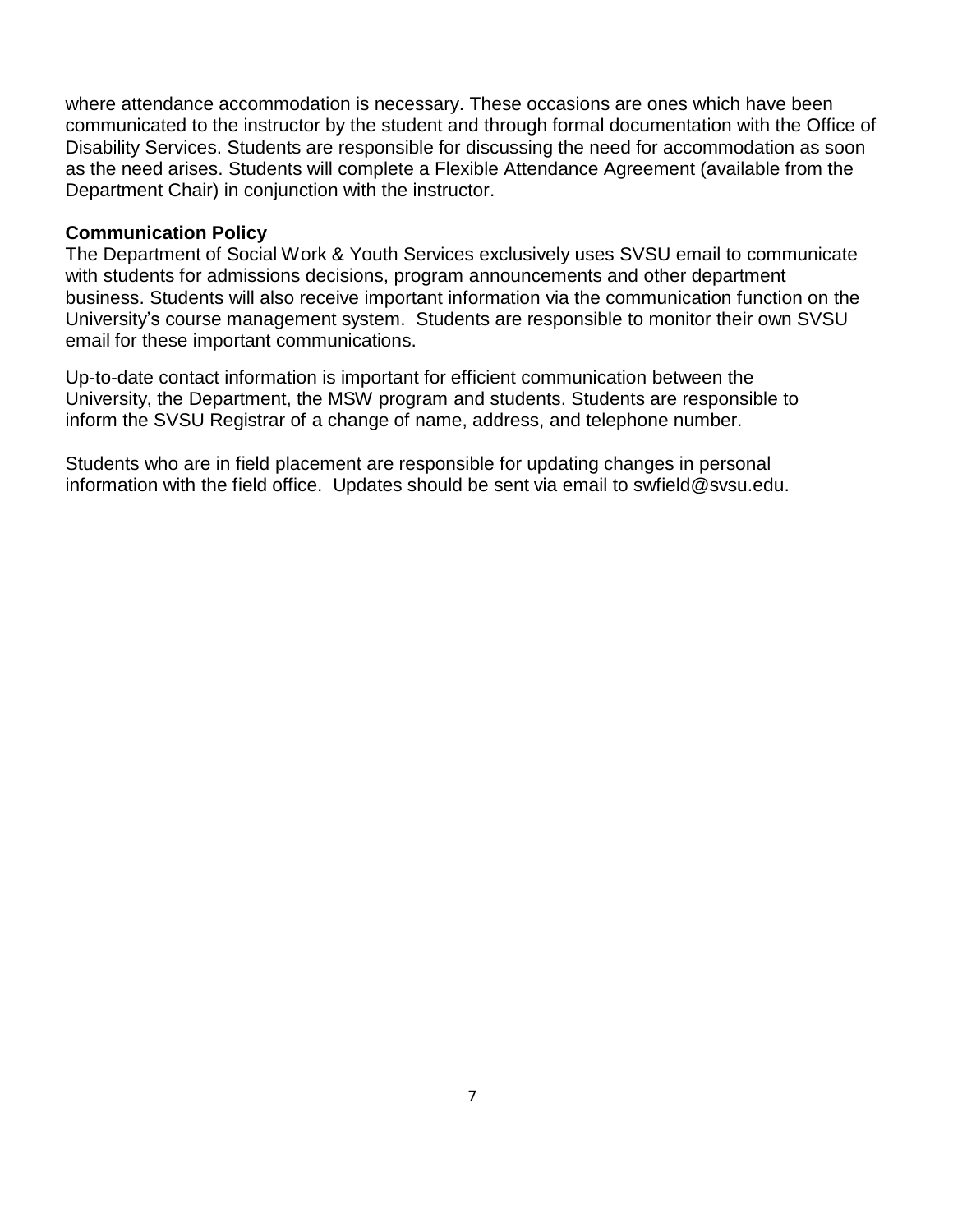# **REQUIREMENTS OF MASTER OF SOCIAL WORK DEGREE**

Students who intend to complete an Advanced Generalist Master of Social Work degree must meet all the requirements outlined by the university catalog.

#### **Curriculum-Regular MSW**

The Advanced Generalist Regular Master of Social Work degree requires 54-56 credits of social work courses. The curriculum includes:

Foundation Courses (28-30 credits)

- SW 500 Foundations of Advanced Generalist SW
- SW 520 Social Work Policy
- SW 531 Essentials of Advanced Generalist SW I & II
- SW 540 SW Research I \*\*
- SW 541 SW Research II
- SW 551 Application & Integration of HBSE & Policy
- SW 560 Social Work Practice I
- SW 580 Social Work Field Education I
- SW 581 Social Work Field Education II

Core Courses (21 credits)

- SW 630 Essentials of Advanced Generalist SW III
- SW 640 Applied Research
- SW 641 Integrative Project
- SW 660 Advanced Generalist SW Practice I
- SW 661 Advanced Generalist SW Practice II
- SW 680 Social Work Field Education IV
- SW 681 Social Work Field Education V

Electives (6 credits)

SW 690 Special Topics in Advanced Social Work

# **Curriculum-Advanced Standing MSW**

The Advanced Generalist Advanced Standing Master of Social Work degree requires 39-41 credits of social work courses. The curriculum includes:

Advanced Standing Bridge Courses (12-14 credits)<br>SW 510 Bridge to Advanced Generalist SW

- **Bridge to Advanced Generalist SW**
- SW 530A Essentials of Advanced Generalist SW I
- SW 530B Essentials of Advanced Generalist SW II
- SW 540 Social Work Research I \*\*
- SW 541 Social Work Research II
- SW 550A Application of HBSE & Policy
- SW 550B Integration of HBSE & Policy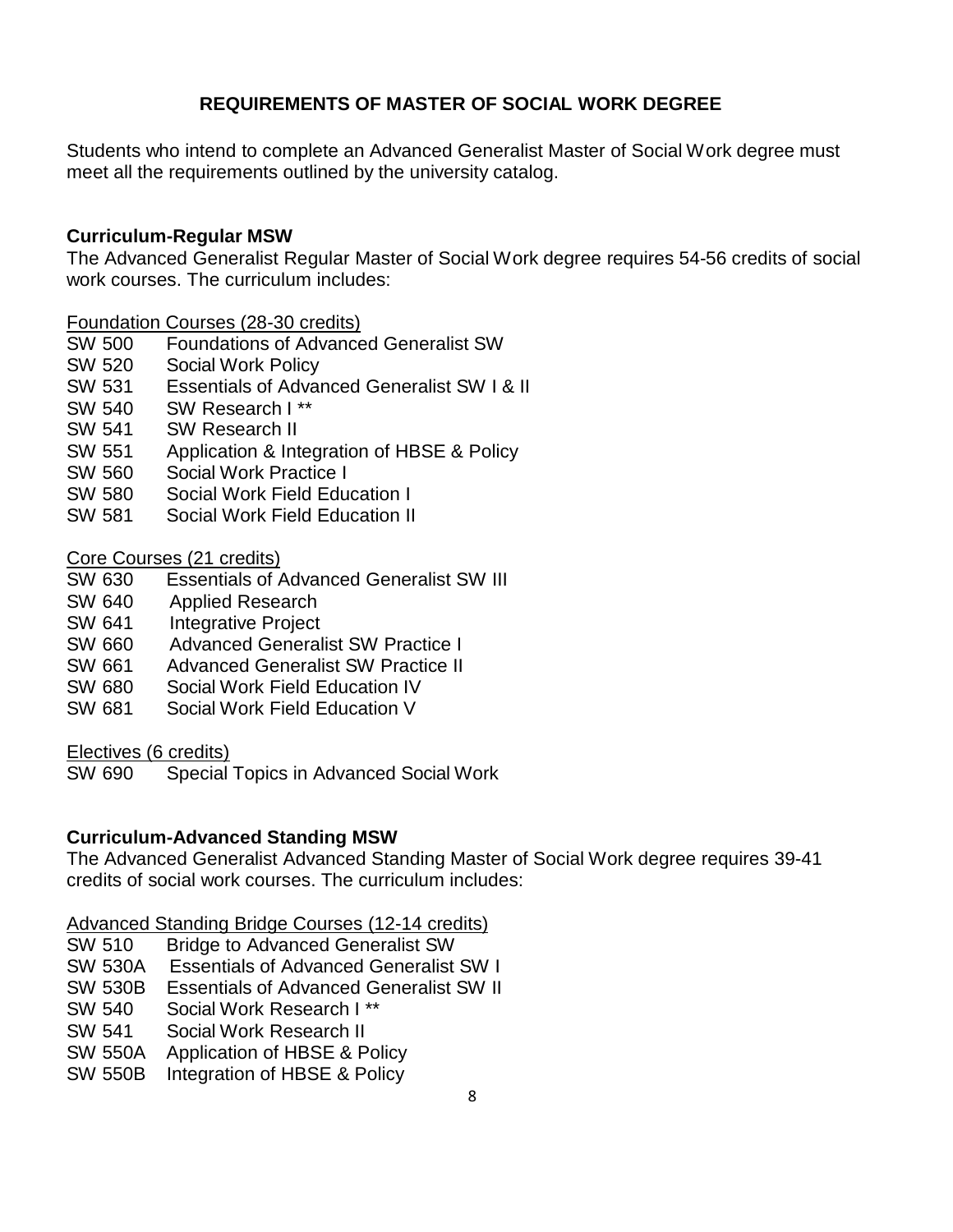#### SW 582 Social Work Field Education III

Core Courses (21 credits)

- SW 630 Essentials of Advanced Generalist SW III
- SW 640 Applied Research
- SW 641 Integrative Project
- SW 660 Advanced Generalist SW Practice I
- SW 661 Advanced Generalist SW Practice II
- SW 680 Social Work Field IV
- SW 681 Social Work Field V

Electives (6 credits)

SW 690 Special Topics in Advanced SW

\*\* Students who have completed an undergraduate social sciences research methods course acceptable to the Director of the MSW program with a grade of A- or better may waive the requirement for SW 540-Social Work Research I.

Many courses in the MSW program require that student's complete pre-requisite and/or co-requisite courses. Careful planning is required to move through the degree requirements efficiently. Students should consult with their faculty advisors frequently as they move through the program.

All requirements for the MSW major are listed on the program's website[:www.svsu.edu/socialwork/curriculum/coursesequence](http://www.svsu.edu/socialwork/curriculum/coursesequence)

# **Required Immersion Experiences**

Students in the MSW program will be required to participate in immersion experiences as part of the curriculum in several courses. Some of these experiences will include overnight travel. All immersion experiences will require participation in group activities with agencies, communities, and faculty. The cost of these experiences is covered by fees associated with select courses in the program.

#### **Electives**

In addition to core program requirements, each MSW student is required to complete six credits of graduate social work electives. Social work electives are courses that the program believes will enhance students' preparation for Advanced Generalist practice. Social work electives are focused on specific populations, social problems, or policy concerns relevant for the families and communities we serve. Electives in the program will include topics in micro, mezzo and macro SW, immersion experiences, and service learning.

#### **Academic Performance**

Students in the MSW program must maintain a GPA of 3.0 or higher to continue in the program. No grade of 'C', 'D', or 'F, may be counted toward the degree. Students earning less than a 'B' on any course in the program may repeat the course only one time. A student receiving a grade of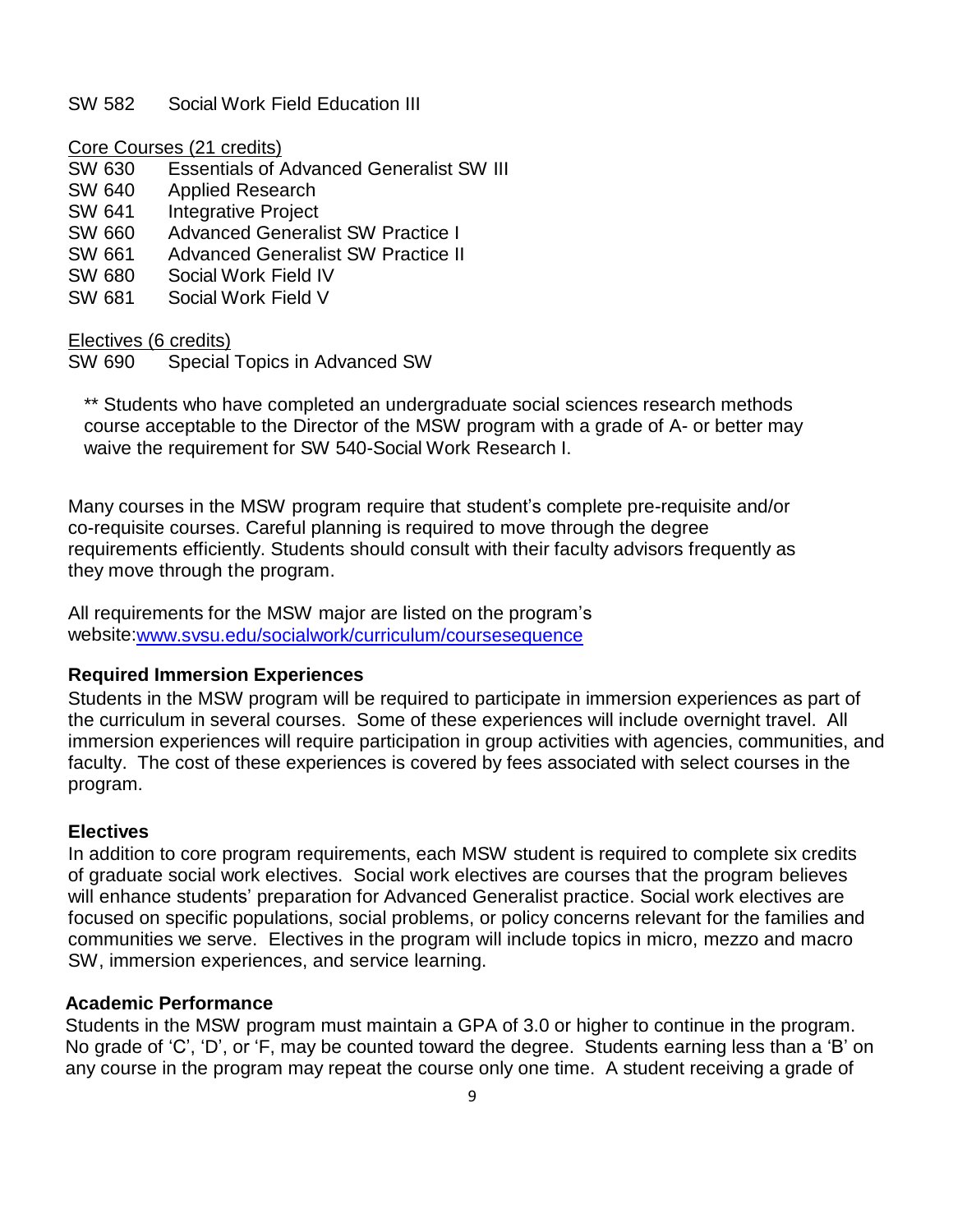less than a 'B' in any course will be required to participate in an academic review and advising process prior to continuation in the program.

The program policy states that any MSW student who fails to maintain the required GPA or who fails to pass program courses with the minimum grades can be dismissed from the program; however, this procedure will require a hearing for the student and provide all the protection inherent in the rights of due process. Students who are removed from the major are entitled to due process in any appeal of the probation or suspension decision, as outlined in the SVSU Student Handbook: [www.svsu.edu/studentaffairs/studenthandbook/](http://www.svsu.edu/studentaffairs/studenthandbook/)

Students should meet with their faculty advisors to plan for course registration each semester. Students may also refer to the recommended course sequence for the MSW program for guidance on courses required each semester found on the department website: [www.svsu.edu/socialwork/curriculum/coursesequence](http://www.svsu.edu/socialwork/curriculum/coursesequence)

#### **Credit for Experience**

No academic credit will be given, in whole or in part, for any professional or other life experience. This applies both to experiences prior to admission to the program as well as life experiences after program admission.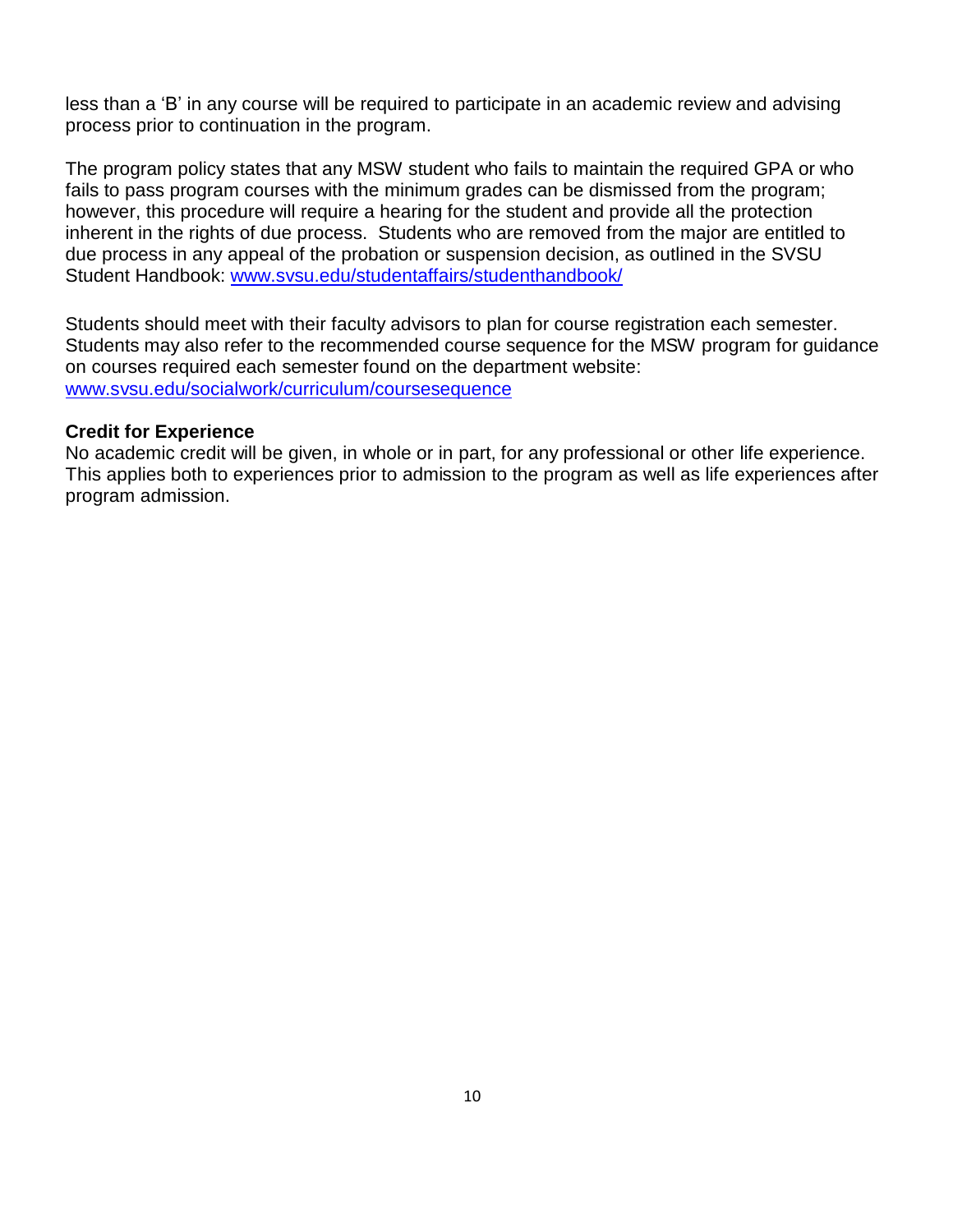# **ADVISING**

Program advising focuses on two primary areas: academic advising for MSW degree completion and professional advising for career and professional development.

Advising for MSW students is provided by the full-time MSW faculty. Admitted students are assigned a primary advisor for the duration of the program; this information is disseminated to each student in her/his admissions letter, in orientation meetings, and on the department website. Advisors are responsible for guiding their assigned students through the coursework required for the degree by assisting them in their scheduling, discussing possible field placement sites, and referring them when necessary to other sources for academic or personal assistance. Advisors are also involved as advocates and mentors for students who experience difficulty with academic or other aspects of the program.

Advising for persons interested in applying for the MSW program is provided by the Director of the MSW program, and by the Director of Field Education. This pre-admission advising occurs via phone, in-person, email, and at informational and marketing events. The focus of this advising is on requirements for admission to the program, the curriculum and specialization, field education, and career trajectories.

Students and faculty advisors are able to review student progress toward graduation through the student's degree audit found on Cardinal Direct. The degree audit should be reviewed regularly to assist in selecting courses that fulfill specific degree requirements, check on GPA, review number of credits needed for graduation, and other information. The degree audit is the primary tool used for advising in the Department of Social Work & Youth Services.

#### **Social Work Faculty Advisors**

MSW student are assigned faculty advisors according to the student's last name. The advising roster is on the department website:<http://www.svsu.edu/socialwork/advising/>

Students should meet with their faculty advisors on a regular basis to discuss course selection, academic progress, career goals, and other professional concerns. The department strongly encourages students to meet with a faculty advisor whenever they have questions or concerns.

Office hours for all social work faculty advisors are posted on the faculty members' office doors, and are available from the HHS secretaries. Faculty may also be available to meet with students via phone, email or other technologies. Students are strongly advised to make an appointment for advising, as faculty may not be able to provide adequate time for advising during posted office hours.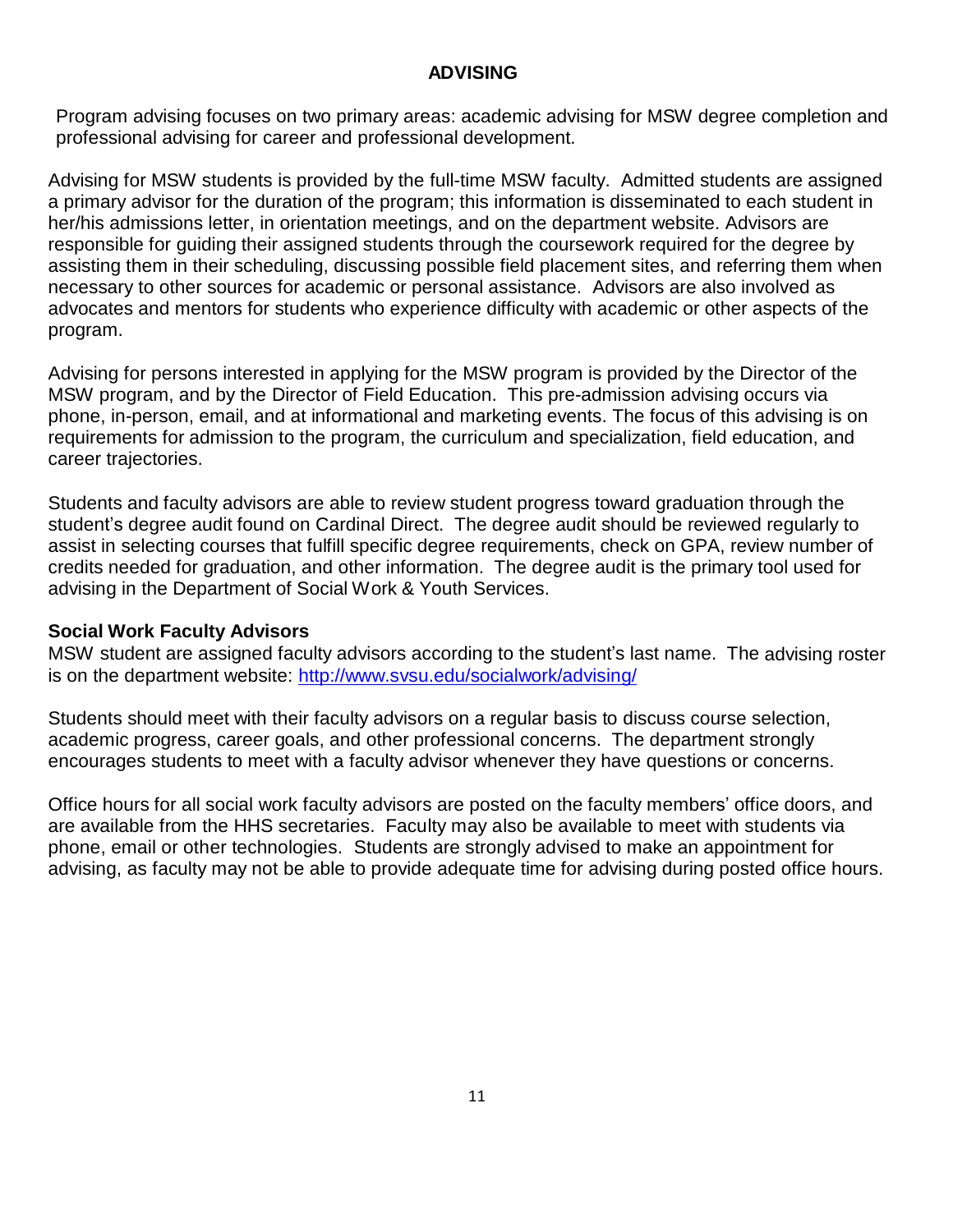# **ADMISSION TO THE MSW PROGRAM**

Admission to the MSW program is a formal process that occurs during Fall semester each year. No student will be considered for admission to the MSW program if they do not provide evidence of these eligibility requirements.

# **Regular MSW Admission Requirements**

- Bachelor degree from an accredited college or university.
- Preferred GPA of 3.0 or higher in the most recent 60 credits. Students with GPAs lower than 3.0 may submit a statement of petition to be considered for admission.
- Submission of completed application form.
- Official copies of all undergraduate and graduate transcripts.
- Personal statement, as outlined in the application packet.
- Three references from educators, supervisors or employers.
- International students whose native language is not English must demonstrate competence in English. Students must submit either a TOEFL score of 79 or higher, or an IELTS score of 6.5 or higher.

# **Advanced Standing MSW Admission Requirements**

- CSWE-accredited Bachelor of Social Work degree granted in the past 5 years.
- GPA of 3.25 or higher in the most recent 60 credits.
- Submission of completed application form.
- Official copies of all undergraduate and graduate transcripts.
- Personal statement, as outlined in the application packet.
- Three references from educators or employers. At least one of these references must be from a social worker familiar with the applicant's undergraduate field experience.
- International students whose native language is not English must demonstrate competence in English. Students must submit either a TOEFL score of 79 or higher, or an IELTS score of 6.5 or higher.

Students must be admitted to SVSU, and have an SVSU user name and password in order to be admitted to the MSW program.

More information about the MSW admissions process is found at <https://www.svsu.edu/graduateprograms/>

# **Criminal Records & State/Federal Registries**

The social work department does not conduct background checks on students. Upon acceptance to the MSW program, students will be asked to read and acknowledge the department policy regarding criminal records and state/ federal registries. This policy is intended to inform students about potential challenges in obtaining a social work field placement and/or social work licensing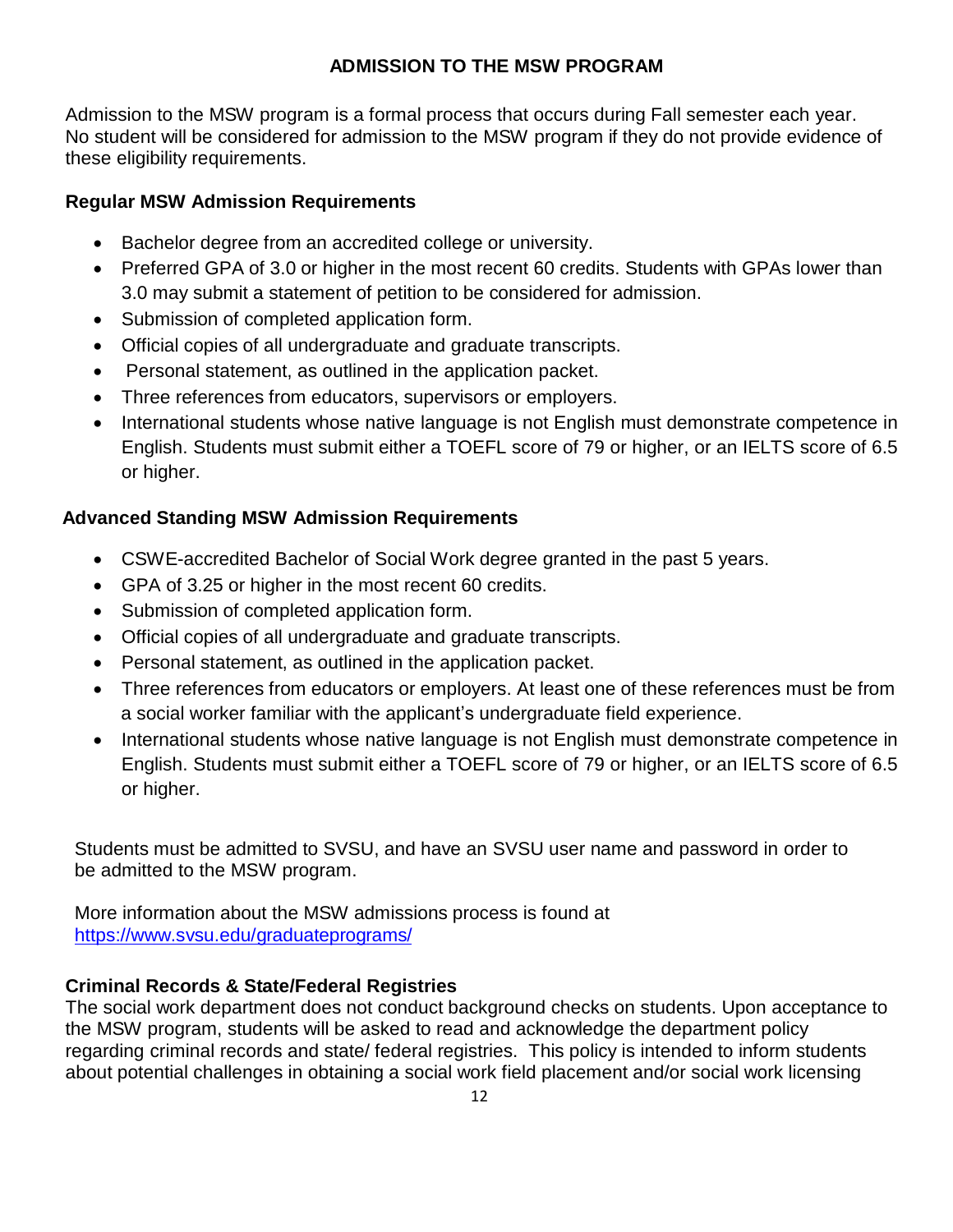after graduation. Students should be aware that many social services agencies require background checks before approving students for field placement. Some types of convictions and/or appearance on a state or federal registry will make field placement, as well as social work licensing and employment after graduation, very difficult or unlikely.

Students are asked to report to the social work faculty any history of criminal conviction or registration on a state or federal registry at the time they accept admission to the program. Students will also be required to disclose this history to the Director of Field Education before entry into field placement. Students should be truthful in reporting on their backgrounds; **failure to report this information may be grounds for dismissal from the program**.

Students with criminal records or who are on a state/federal registry will be individually advised. Faculty advisors will direct students to information that will clarify what opportunities and obstacles they will likely encounter. The Michigan Department of Licensing and Regulatory Affairs determines if individuals are eligible for social work licensure. Students with questions about the impact of a criminal record or appearance on a registry on licensing should contact that office directly at (517) 335-0918 or at [http://www.michigan.gov/lara/0,4601,7-154-](http://www.michigan.gov/lara/0%2C4601%2C7-154-35299_28150_27529_27554---%2C00.html) [35299\\_28150\\_27529\\_27554---,00.html.](http://www.michigan.gov/lara/0%2C4601%2C7-154-35299_28150_27529_27554---%2C00.html)

Criminal history and / or appearance on a state / federal registry are not grounds for denial of admission to the MSW program.

# **Selection Criteria**

Students admitted to the MSW program must meet the selection criteria established by the faculty. No application will be considered if it is incomplete. Admission to the program is competitive. Students not admitted to the program may reapply in subsequent application cycles.

Applications for the MSW program are accepted by the Office of Graduate Admissions, then forwarded to the Director of the MSW program. The Director acts as the chair of the admissions committee, which is comprised of the full-time MSW faculty. The committee reviews each application to complete a scoring rubric for the applicants.

The applications are evaluated on the following criteria:

- Meets or exceeds the criteria for admission as stated in the University catalog
- Personal statement demonstrates clarity of response, connection to social work values, ethics, and practice, critical thinking skills, organization/structure, and grammar/mechanics
- Transcripts include 16 credits of coursework in liberal arts
- GPA
- Reference letters indicate very good or superior communication, integrity, focus on social work mission
- Resume and personal statement demonstrate fit with Advanced Generalist specialization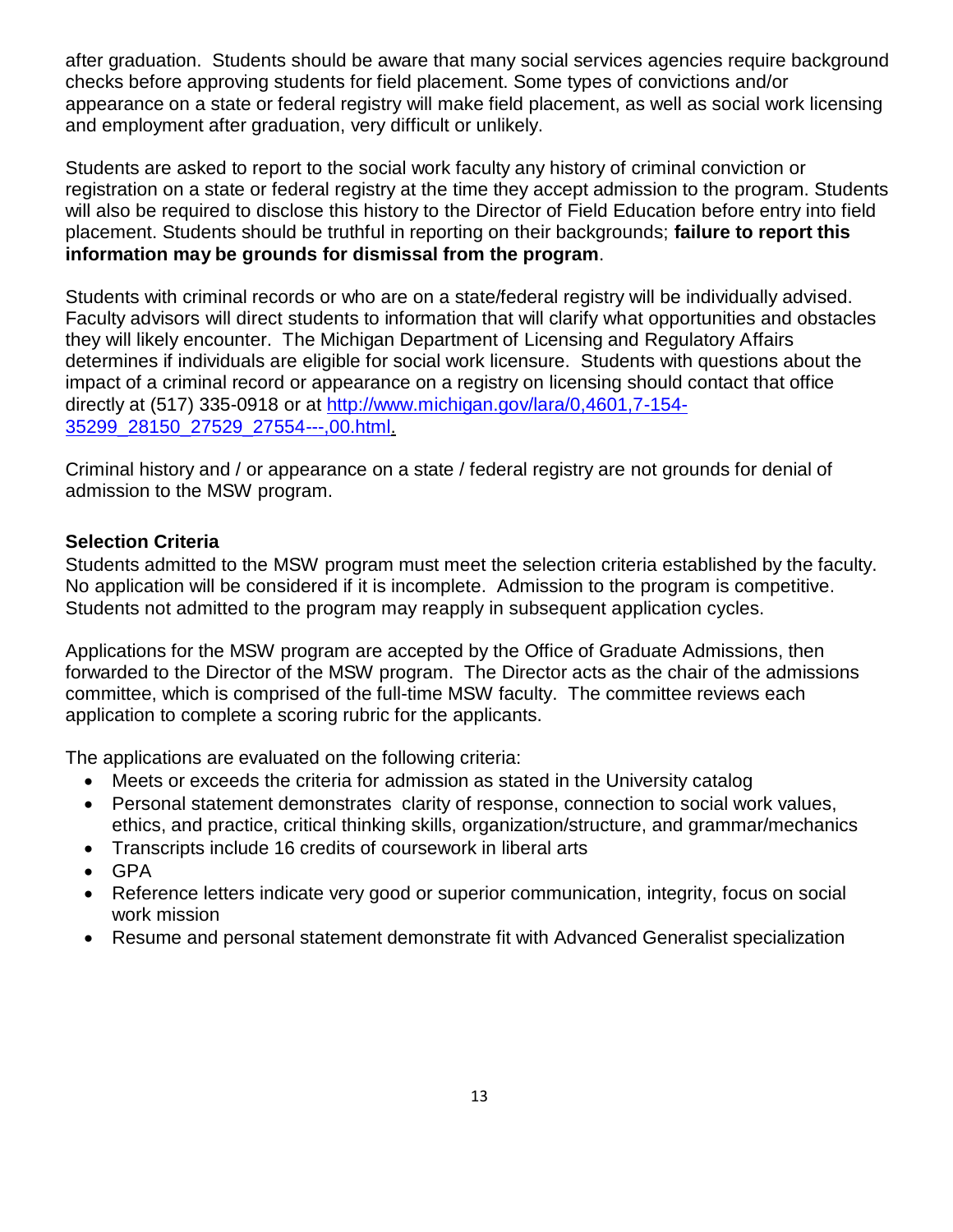After review of applications, the committee meets to determine which applicants are offered admission to the program. Some applicants are admitted provisionally because they have not demonstrated one or more of the criteria (e.g. they have not completed their undergraduate degree at the time of application). The number of admitted applicants is determined by program capacity in each track of the program (full-time Regular MSW, part-time Regular MSW, full-time Advanced Standing MSW, part-time Advanced Standing MSW).

Applicants admitted provisionally are informed of the nature of the provisional admission and the deadline for submitting documents to achieve full admission. Applicants who are not selected for admission may reapply during a subsequent admissions period.

The MSW program has developed admission criteria for both Regular MSW applicants, and Advanced Standing MSW applicants.

To be considered for admission to the Regular MSW program, students must meet the following criteria:

- Have a Bachelor degree from an accredited university
- GPA in most recent 60 credits of 3.0 or higher. Students with GPAs lower than 3.0 may petition for special consideration for admission.
- Submission of a completed application
- Official copies of all undergraduate and graduate transcripts
- Personal statement
- Three references from educators, supervisors or employers
- Agreement to abide by the NASW Code of Ethics
- International students whose native language is not English must submit either a TOEFL score of 79 or higher, or an IELTS score of 6.5 or higher

To be considered for admission to the Advanced Standing MSW program, students must meet the following criteria:

- Have a CSWE-accredited Bachelor of Social Work degree from an accredited university granted in the past 5 years
- GPA in most recent 60 credits of 3.25 or higher.
- Submission of a completed application
- Official copies of all undergraduate and graduate transcripts
- Personal statement
- Three references from educators, supervisors or employers. At least one reference must be from a social worker familiar with the applicant's undergraduate field experience.
- Agreement to abide by the NASW Code of Ethics
- International students whose native language is not English must submit either a TOEFL score of 79 or higher, or an IELTS score of 6.5 or higher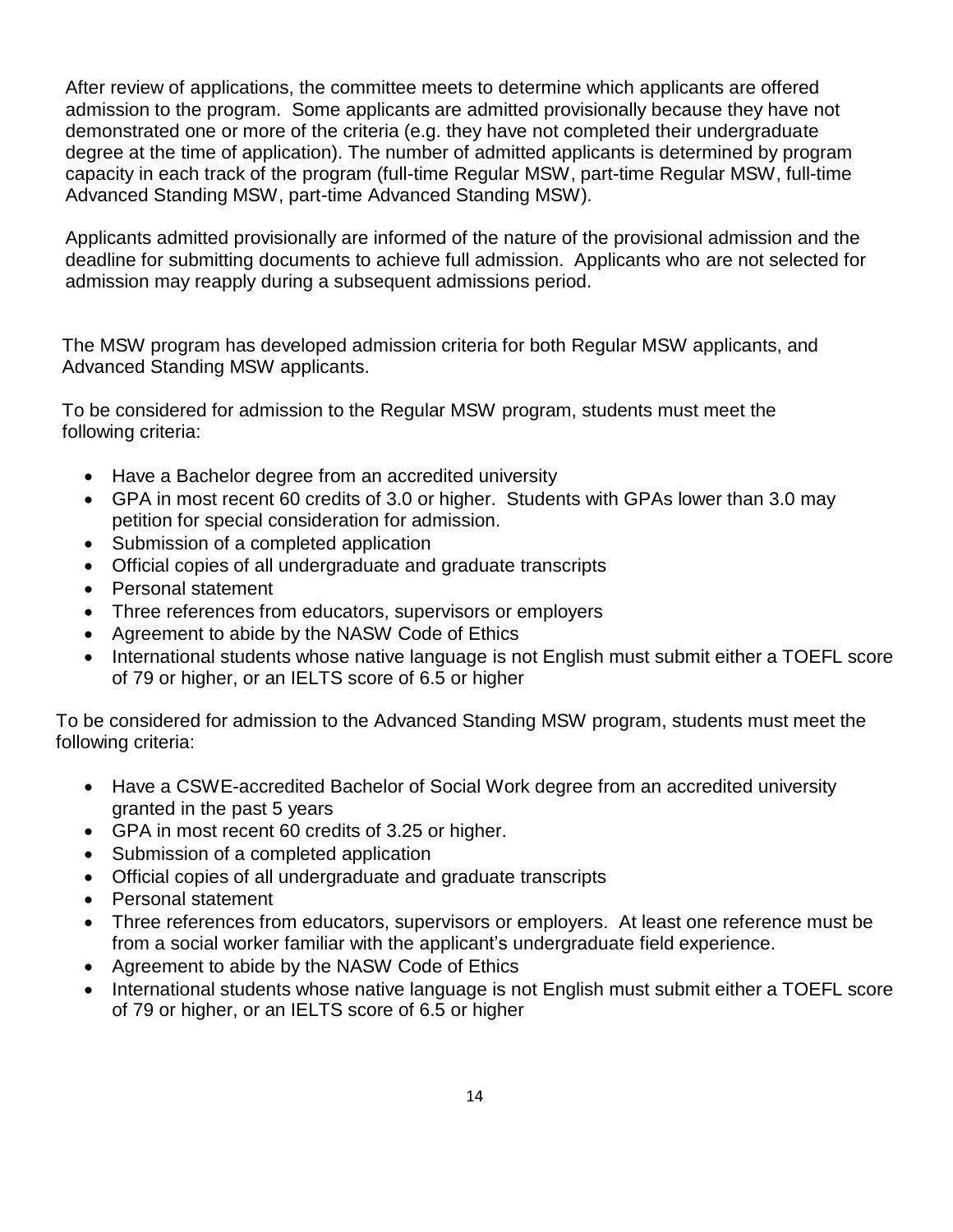# **Notification Process**

Following the admissions committee's deliberations, each applicant is sent an admissions letter electronically, which indicates the outcome of the committee's decisions. Students must respond to this communication to indicate their intent to accept the offer of admission to the MSW program. The Director of the MSW program will then notify the Office of the Registrar of the names of students admitted to the MSW program.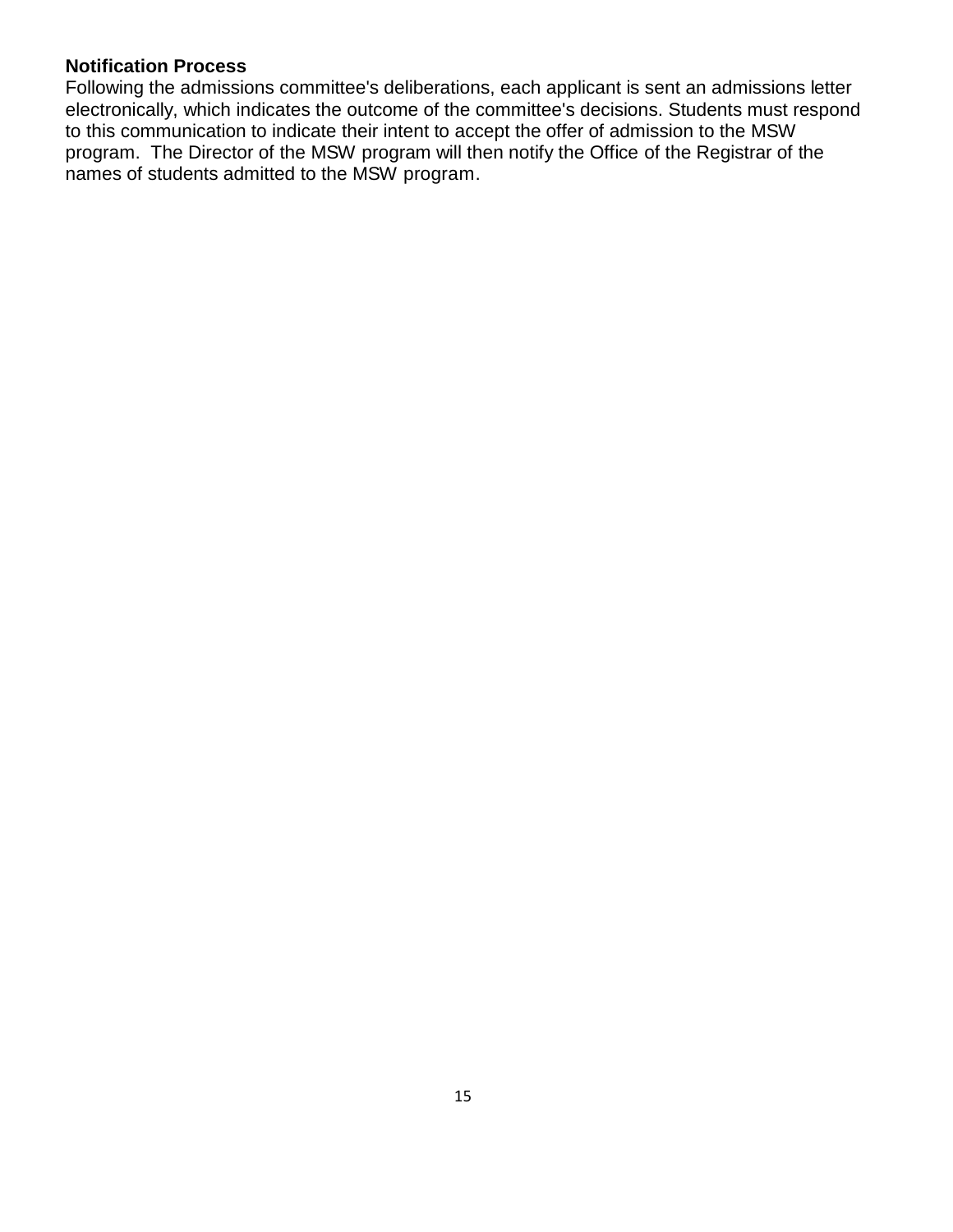#### **FIELD EDUCATION**

The MSW field education program is designed to provide students with the opportunity to apply knowledge, values and skills gained in the classroom to agency-based practice experience. This experiential model allows students to integrate theory with service-based learning in settings like those in which they will be employed after graduation.

Field education is our signature pedagogy. Faculty efforts are focused on preparing students for successful completion of the field education program. The curriculum leads students through progressively complex learning and application of concepts with the aim of readying students for advanced professional practice. At the end of the program, students are expected to demonstrate competence at the Advanced Generalist level, in direct and indirect practice, in an agency setting under the supervision of a field instructor.

The field education program integrates theory and practice in a variety of ways. For Regular MSW students, the program is designed so that student learning begins with an introduction to the knowledge, values and skills of professional social work both in the classroom and in their first semester generalist field placement. For Advanced Standing MSW students, the program is designed to build on their experiences in BSW field education so that agency-based field education begins at the Advanced Generalist level. Subsequent semesters of field education build on this foundation, with progressively more independent practice, and progressively more complex objectives.

The field education program is a series of academic courses that includes written assignments, as well as an agency practice component. In order to integrate the concepts covered in the practice courses, field education courses taken during Fall and Winter semesters must be taken concurrently with practice courses. While Advanced Standing students do not have a required practice course during their first 7 weeks of field placement, the Advanced Standing field education course taken during Spring semester must be taken currently with SW 550B-Integration of HBSE & Policy. Course assignments in concurrent practice and integration courses are designed to connect classroom learning with the field experience by giving students the opportunity to apply social work theories, critical thinking, and research on intervention methods to the agency setting.

Other courses may be taken either as pre-requisites (for part-time students) or as co-requisites (for full-rime students). The curriculum flow is designed so that these pre- and co-requisites provide a foundation in generalist and Advanced Generalist knowledge, values and skills which are integrated into the field education assignments and are measured in field evaluations. These assignments will be included in student learning agreements for field education.

Students enrolled in field education courses are evaluated by several methods. Field instructors provide weekly feedback regarding student performance in supervision meetings, as well as a written evaluation at the end of each semester. Students are evaluated on the basis of attainment of their field placement competencies and practice behaviors, their general ability as based on the program's objectives, and personal and professional development standards. Students in field placement are also evaluated by their faculty liaisons, who meet with them both in the field, in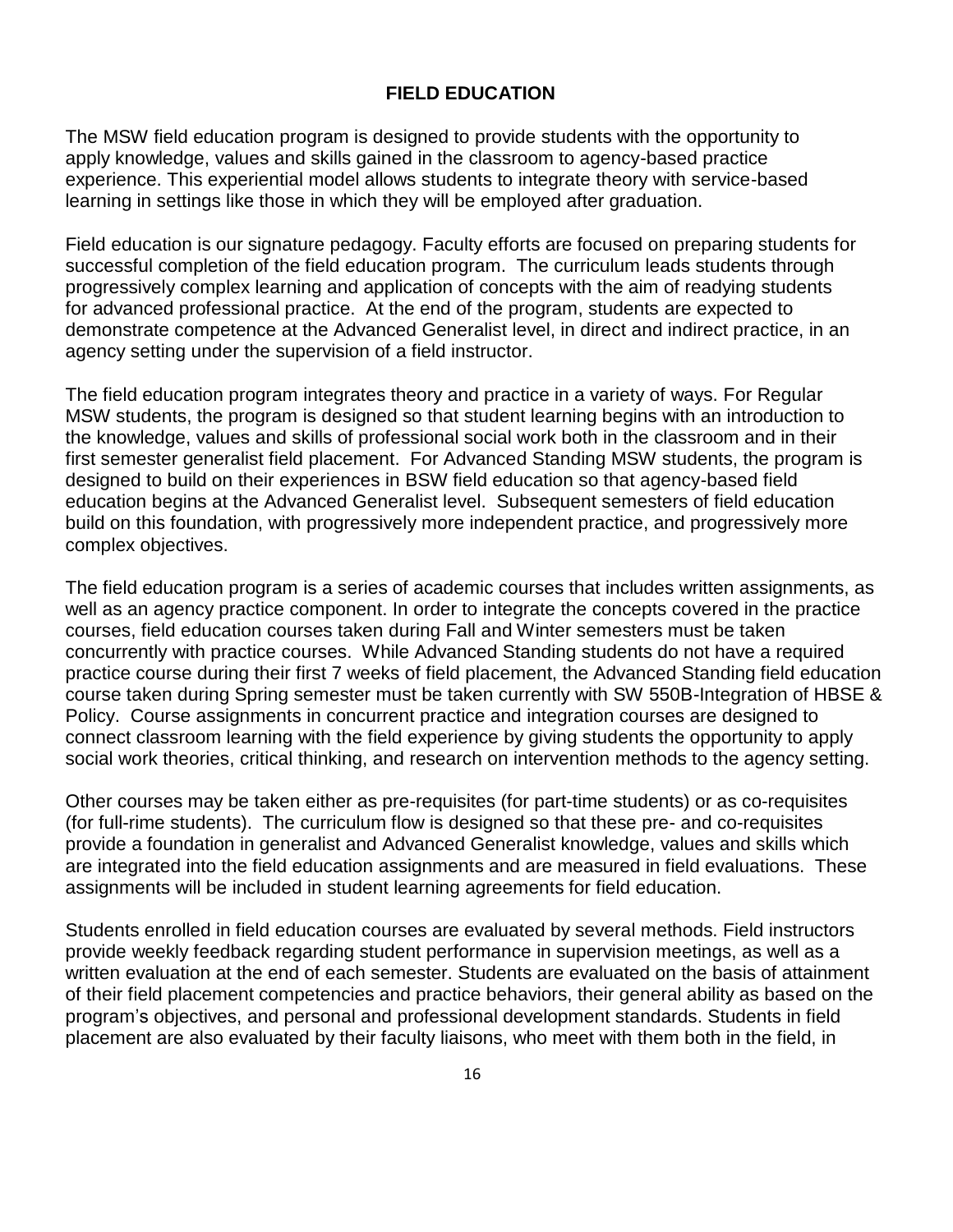conjunction with their field instructors, and at the university, and who review and evaluate required written assignments. At the end of each semester of field placement, student grades are assigned based on the final written evaluations of the field instructors (75%), as well as the faculty field liaisons evaluation of the student's work (25%).

Students are supervised by a field instructor, generally an agency staff member holding an MSW degree plus a minimum of two years' practice experience, who is authorized to provide instruction by the University and the Director of Field Education.

Students in the Regular MSW program must complete 930 hours of supervised agency-based field experience while in the program without exception. Students in the Advanced Standing MSW program must complete 600 hours of supervised agency-based field experience while in the program without exception. In addition to agency-based field experience, all students must complete on- campus class meetings, interprofessional education experience, and written assignments submitted to assigned faculty field liaison or the Field Office.

Students are expected to complete their field experience with the cohort of students with whom they were admitted to the program.

#### **Field Placement Process**

In the semester prior to beginning field education, students will be required to complete the application for field education documents. All students entering SW 580-Social Work Field Education I or SW 582-Social Work Field Education II must attend mandatory orientation sessions and meet all deadlines pertaining to field placement.

Student attendance at field education meetings is required without exception. Dates for the meetings are provided to students well in advance of meeting dates. Students who miss any of the mandatory meetings or deadlines scheduled by the Field Office indicate their intention to withdraw from field education and the co-requisite courses.

The department policy is to match first-year Regular MSW students with appropriate field education students through the Office of Field Education. First-year Regular MSW students will be linked with an agency, then complete a placement interview with the agency field instructor. If the placement match is not acceptable to either the placement agency or the student following the placement interview, the Office of Field Education will seek an alternate placement for the student.

For Advanced Standing and second-year Regular MSW students, the department policy is to have eligible students meet with approved field placement agencies in a job fair atmosphere (Agency Field Placement Day). Students and agency representatives mutually determine interest in potential placement matches. Students are responsible for following up with agencies of mutual interest for interviews and other agency procedures. Ultimately, students are responsible for securing a field placement. The Field Office does not place students independently, nor can the Field Office require an agency to accept a student who does not meet agency standards.

#### **Field Education Policies**

 Field experience hours are within an all-day format. Students follow the agency's schedule of regular hours, lunchtime, breaks, *etc.* Any change or adjustment in hours requested must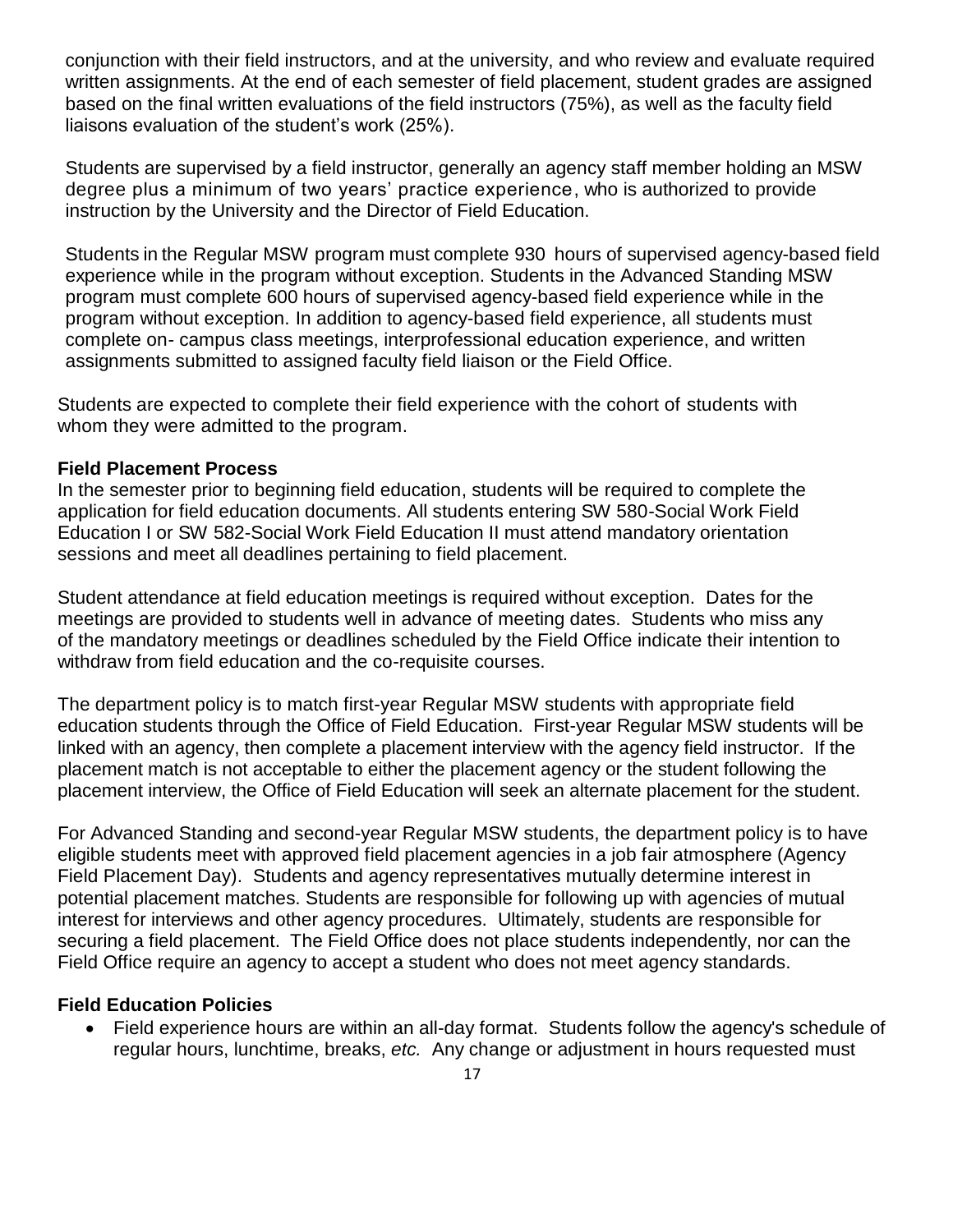have agency and Field Office approval.

- Attendance is required; it has no substitute. The MSW program at SVSU supports the agency in holding students to responsible, professional behavior. When absence from the agency is necessary due to illness, inclement weather, holidays, or other valid personal reasons, it is the student's responsibility to notify the faculty field liaison and the agency. The agency is asked to assist us by noting any absences. No student may receive a passing grade in this course unless she / he has completed the required hours of field experience in any semester.
- Responsibility for making up missed field hours, including those missed through illness, inclement weather, holidays, etc. is the student's, in consultation with the field instructor.
- Where the need emerges, or where an interest has developed, students are encouraged to participate in agency activities held outside the regular field experience schedule. The field instructor should feel free to suggest that the student attend significant programs, activities, meetings, etc*.*, if it can be arranged, that might provide an added or different learning experience.
- The MSW program and the Department of Social Work & Youth Services has no funding to provide financial reimbursement for students to travel to agencies, or on agency business. Travel within the placement, where possible, can be assumed by the agency and may be assumed by the student, while travel to the placement is the student's responsibility.
- Students are required to write reports for the faculty liaison, and information regarding the agency setting will be needed for these reports. Students should take appropriate precautions to disguise the identities of service recipients and to protect the confidentiality of clients in the field setting.
- Transportation and use of personal vehicle policy is guided by the agency in which a student is placed. The agency may ask students to use a personal vehicle to transport a client within the community. It is the student's responsibility to understand the agency's policy regarding client transportation as well as any use of the personal vehicle during field education. Saginaw Valley State University, the College of Health and Human Services and the Department of Social Work & Youth Services is not liable for students' personal vehicle or expenses incurred.
- Changes in field instructor must be reported to the Field Office immediately. It is the student's responsibility to contact the Field Office immediately if there is a change in field instructor or field supervision while in placement. Each student, even if there is more than one student in the agency who is affected, will need to email the Field Office as well as his or her faculty field liaison to report a change. The student should include the name of the instructor who is no longer supervising as well as the name and contact information of the new field instructor.
- Students must receive a minimum of one hour per week of face-to-face supervision with the agency-based field instructor. This supervision may occur in a single session, or in shorter,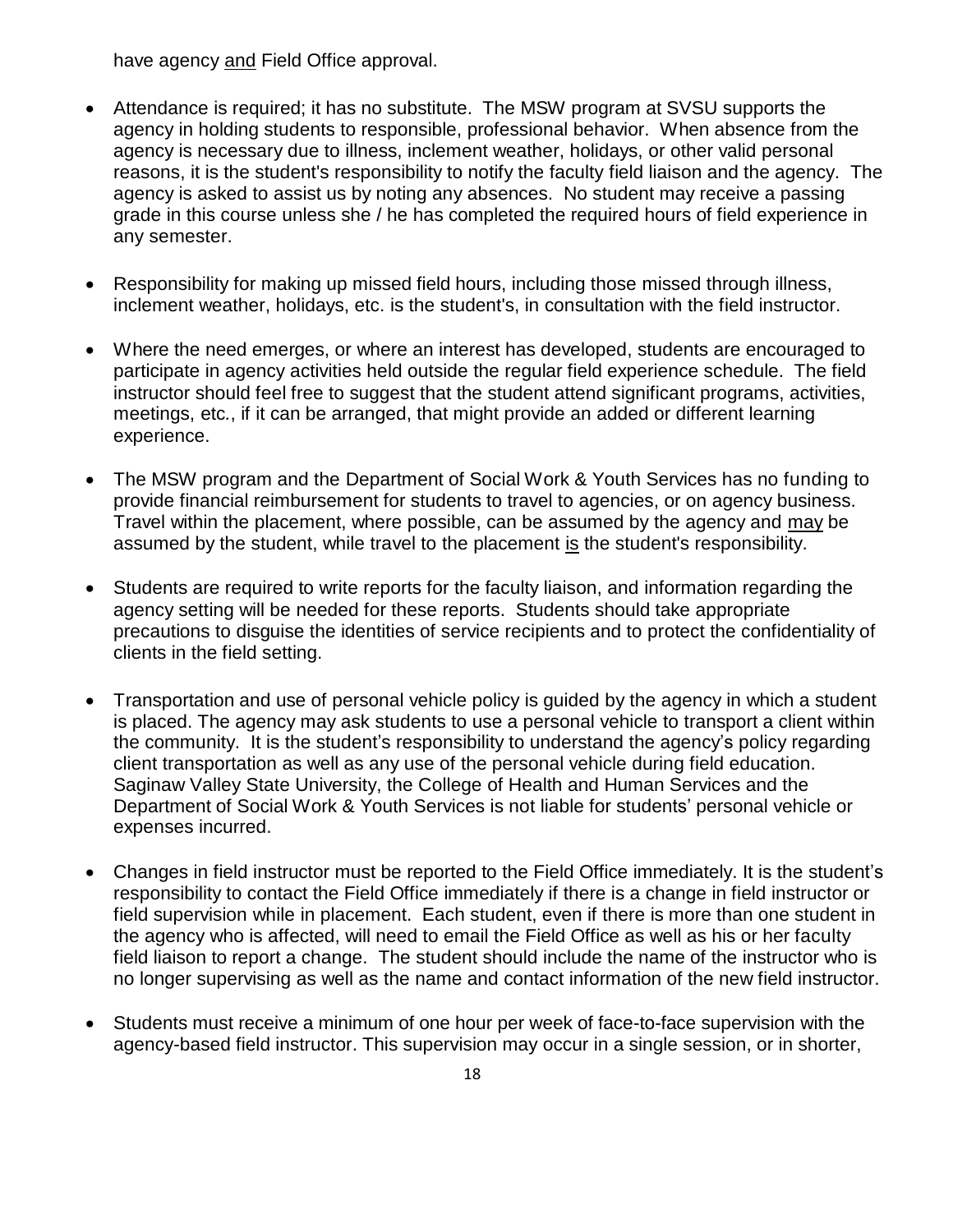frequent sessions, as determined by the field instructor and student. Field supervision should occur primarily and regularly with the field instructor (the individual responsible for signing your placement contract and field evaluations). The Field Office has vetted the agency field instructor and has deemed that person qualified to supervise an MSW student in field education. The field instructor should review student progress on the semester's learning agreement, and will complete the field evaluation each semester.

- Some agencies may utilize task instructors / preceptors to assist in the day-to-day supervision of students in the agency. Generally, preceptors are agency colleagues with whom students work on projects or client cases. These preceptors should provide direction to the student, and report feedback on student performance to the designated field instructor for consideration during weekly supervision and final evaluation.
- Students must follow the direction of the field instructor during the field education placement. The field instructor is professionally and legally responsible for student work in the agency. If the student believes that following the field instructor's direction would create risk of harm to the client, agency, or student, the student should immediately contact the faculty field liaison or the Field Office for direction.
- In the event of an accident, or any incident involving injury, property damage or risk to the student or agency client, or any incident of discrimination or sexual harassment, the student must immediately report to their field instructor. The student is responsible to also report the incident to her/his faculty liaison and the Director of Field Education in writing within 24 hours of the incident.

#### **Employment Related Field Placement**

Generally, students are encouraged to seek a field placement site that is separate from the agency where they are employed. However, if approved, students may use a portion of their paid employment as field work in the same agency where they are employed, if the following conditions are met:

- Students must be placed for a minimum of 8 hours a week in a program that is separate from their regular full time position and must have a field instructor who is approved by the Director of Field Education, and who is different from the student's direct work supervisor. Students may be paid for field education hours at the discretion of their employer.
- All field education hours must be in a setting that meets the criteria for field placement as determined by the Director of Field Education.
- The Director of Field Education has the right of final approval in all cases where students are employed by the same agency where they are in field placement.
- Agency stipends are considered by the MSW Program to be financial aid and are not considered as employment for purposes of this policy. However, these arrangements must also be approved by the Director of Field Education.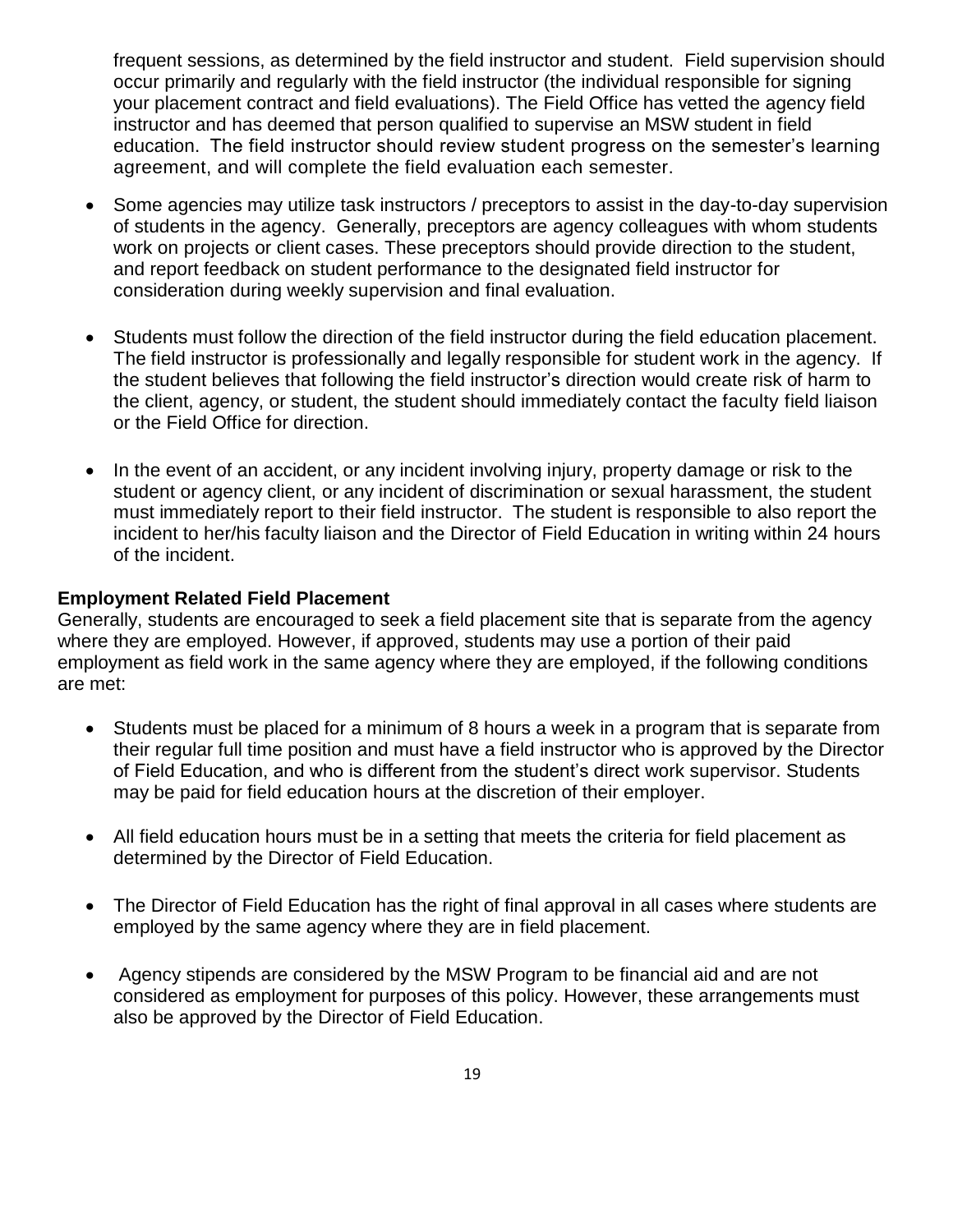- Employment related field placement may be used only once to fulfill the field education requirements of the MSW program.
- Students interested in pursuing the option for employment related field placement are responsible for contacting the Office of Field Education prior to the deadline for completing field applications. Students approved for employment related placements are required to attend all field placement meetings (including Agency Field Placement Day).
- The Office of Field Education will make available a form to document the request for employment related field placement, and will provide written documentation of the approval or denial of the request to the student and agency.

# **Description of Roles**

The following descriptions are intended to aid the student in sorting out the various roles and responsibilities of those involved in social work field education.

Director of Field Education - Monitors the overall operation of the field education program, including approval of qualified placement agencies and field instructors. Approves student readiness for field education, including review of academic and professional preparedness. Conducts orientations for field placement and approves field placement matches. Responsible for approving any changes in student placements during the field experience. Hears grievances regarding the field placement component of the social work program. Completes reviews of student conduct related to field education and co-requisite courses and prepares behavioral contracts for students experiencing difficulty in field placement year. The Director of Field Education works with the department chair, the MSW program director, the department faculty, and the field agencies to coordinate the student's field education experience.

Faculty Liaison - Provides a link between the MSW program, the Department of Social Work & Youth Services, the student, the field instructor, the agency, and task supervisors (if different from the field instructor). Conducts liaison meetings on campus, grades student written work, visits field sites minimum once per semester, ensures consistency and appropriateness of field experiences, and reviews the student performance evaluation. Assigns the final grade for SW 580, SW 581, SW 582, SW 680, and SW 681. Assists in resolving problems when the student and field instructor are unable to do so. Communicates with Director of Field Education about student progress in placement.

Field Instructor – Approved agency-based staff who is responsible to supervise the student's field experience to ensure growth and development as a professional generalist or Advanced Generalist social worker. Meets with the student a minimum of 1 hour per week, to review the student's learning agreement, and to facilitate understanding of the application of social work values, methods, techniques, and skills in the field experience. Evaluates the student's performance and recommends the grade for the field work portion of the course to the faculty liaison.

Director of the Master of Social Work Program - Coordinates the overall academic program and ensures compliance with university and accreditation standards. Reviews course equivalency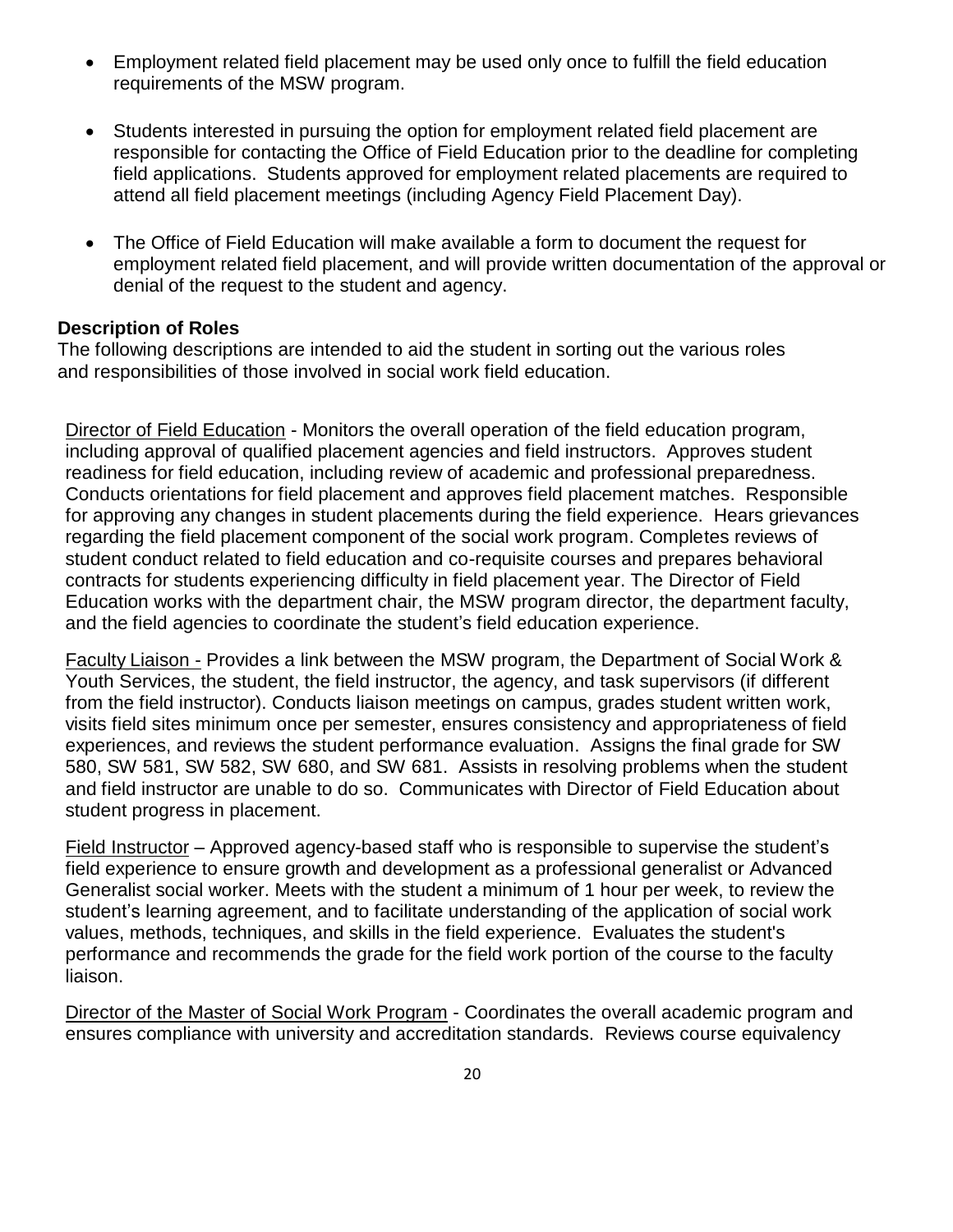requests for transferring social work credits. The Director of the MSW Program and the Director of Field Education work together to ensure that field education provides students with the necessary experiences to meet accreditation requirements and the standards of the profession.

Chair of the Department of Social Work & Youth Services -Represents the department at the college, university, and community level. Chairs department meetings. Maintains department records and oversees its budget. Participates in grievances regarding the academic component of the social work program in accordance with the SVSU Student Handbook and acts in place of the Director of Field Education in cases where the Director of Field Education is also the student's faculty liaison.

Faculty Advisors – Faculty from the MSW program assigned to students by student's last name. Faculty advisors provide oversight of the students' progress through the program, work with students to address concerns about student academic performance and/or concerns about professional behaviors in the classroom, field education, and other activities related to student social worker role, and advise students regarding career options and planning, employment searches, and activities to enhance student development of career-related interests.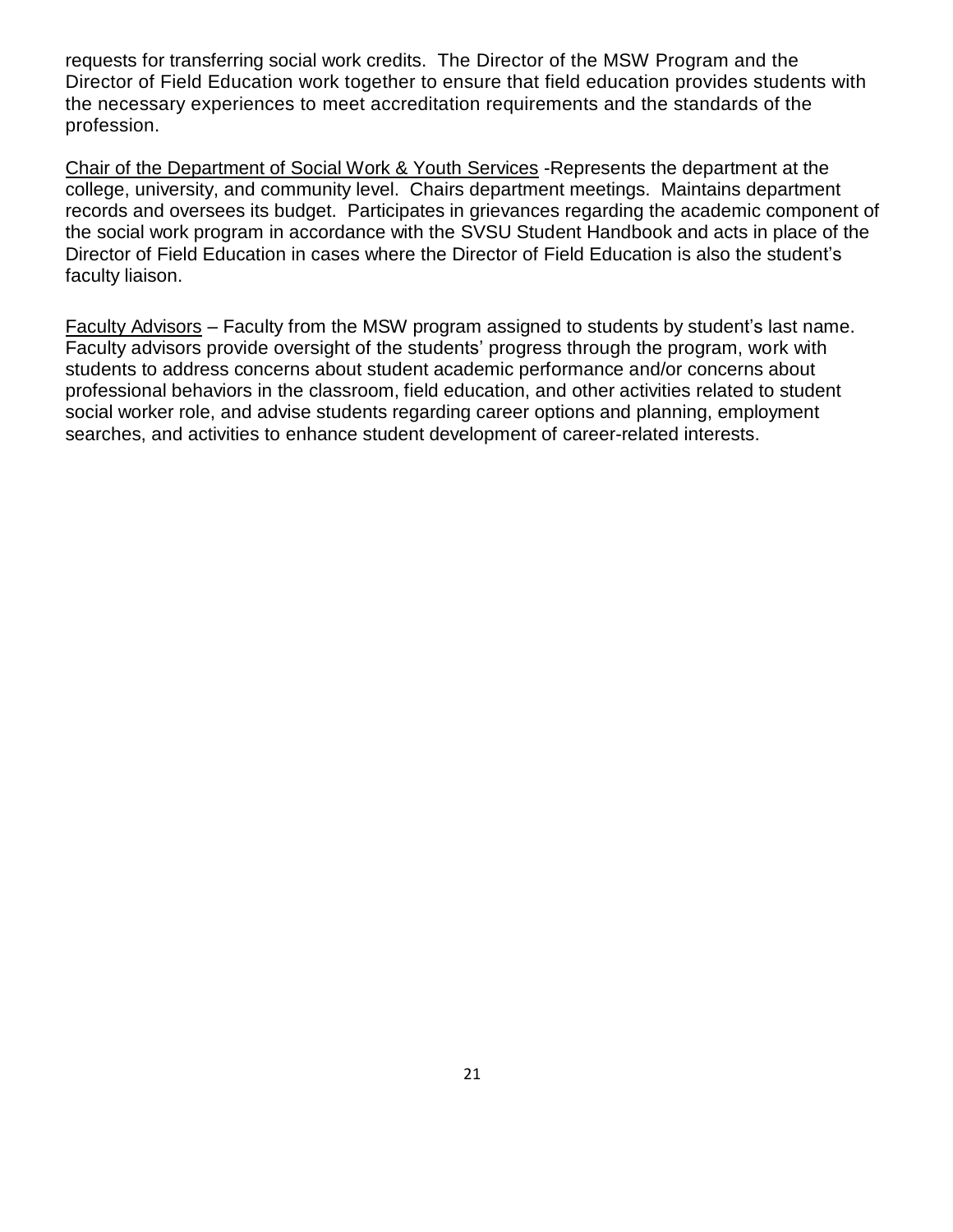# **ADDITIONAL DEPARTMENTAL LEARNING EXPERIENCES**

#### **Independent Study & Faculty-led Research**

Students interested in directed research and independent study opportunities are encouraged to meet with their faculty advisors to discuss their interests. Program faculty may have opportunities for student-involved research projects. In some cases, student research and independent study may be used for elective credit.

#### **Interprofessional Education**

The mission of the College of Health & Human Services includes a focus on preparing professionals for interprofessional practice. The MSW program is committed to teaching students about interprofessional practice, and to developing graduates with competencies in interprofessional roles and responsibilities, values/ethics for interprofessional practice, teamwork, and communication in interprofessional settings. Students will be required to participate in interprofessional simulations and other experiences as part of their course requirements. In addition, students are encouraged to take advantage of the many interprofessional opportunities offered by the College of Health & Human Services each semester.

#### **Service Learning**

Service learning is an approach to education that provides students with the opportunity to apply knowledge, values and skills in real-life settings as part of the class experience. In keeping with the focus on interprofessional practice in the College of Health & Human Services, the Department of Social Work & Youth Services offers interprofessional service learning opportunities throughout the academic year. These opportunities include brief, informal experiences as well as formal courses offered for academic credit, which can be used to fulfill elective requirements. The settings for service learning include international travel, domestic travel experiences across the United States, and immersion in local communities with diverse client populations. Students interested in service learning should refer to the department website for more information.

#### **Student Organizations**

• Student Social Work Organization

The Student Social Work Organization (SSWO) exists to allow an outlet for student service, to inform students of meetings, workshops and conferences of interest to them, to supplement the formal educational experience, to provide for fellowship for those pursuing common goals, and to serve as a liaison with the social work department. SSWO sponsors forums, fundraisers, social events, and service and social action projects in the area.

SSWO is a registered student organization with its own officers and Constitution and has representation on the Community Advisory Committee to the Department of Social Work & Youth Services. All students who are in the social work program, or who have an interest in social and service action programs, are eligible to participate. Students are encouraged to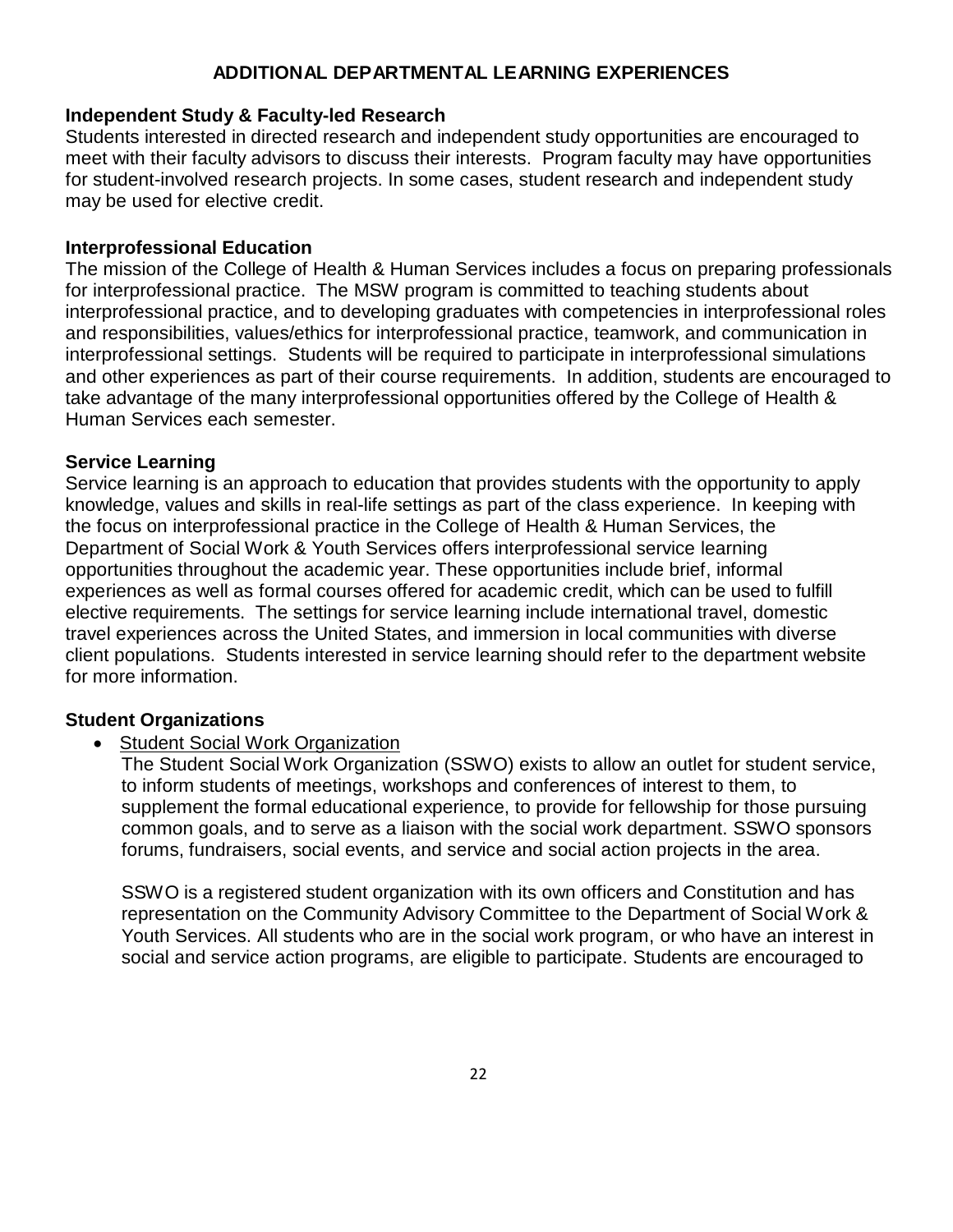become involved in this organization. More information is available at <http://svsu.orgsync.com/StudentOrganizations>

# • Phi Alpha, Delta Omega Chapter

The Department of Social Work & Youth Services hosts the Delta Omega chapter of Phi Alpha, the national leadership honor society of Social Work. The purpose of Phi Alpha is to promote high standards of education for social workers, facilitate bonds between social work students, and promote service. Criteria for admission to Phi Alpha include:

- o Full admission to the social work program
- o At least sophomore status
- o Completion of a minimum nine credits of social work courses
- o Overall GPA of 3.0 or better
- o GPA of 3.25 or better in social work courses

o Documentation of minimum 10 hours of service to the community or campus, which may include service work completed through SSWO

# National Association of Social Workers

Students are strongly encouraged to join the Michigan Chapter of the National Association of Social Workers (NASW), the professional organization for social work professionals. Student members receive a discount on membership and are entitled to a number of benefits outlined on the chapter website [\(http://www.nasw-michigan.org/](http://www.nasw-michigan.org/)). Each year, a student leader for the department is selected to act as a liaison between NASW and SVSU through a program called ULINK. Students interested in serving in this capacity should indicate their interest by contacting their faculty advisor.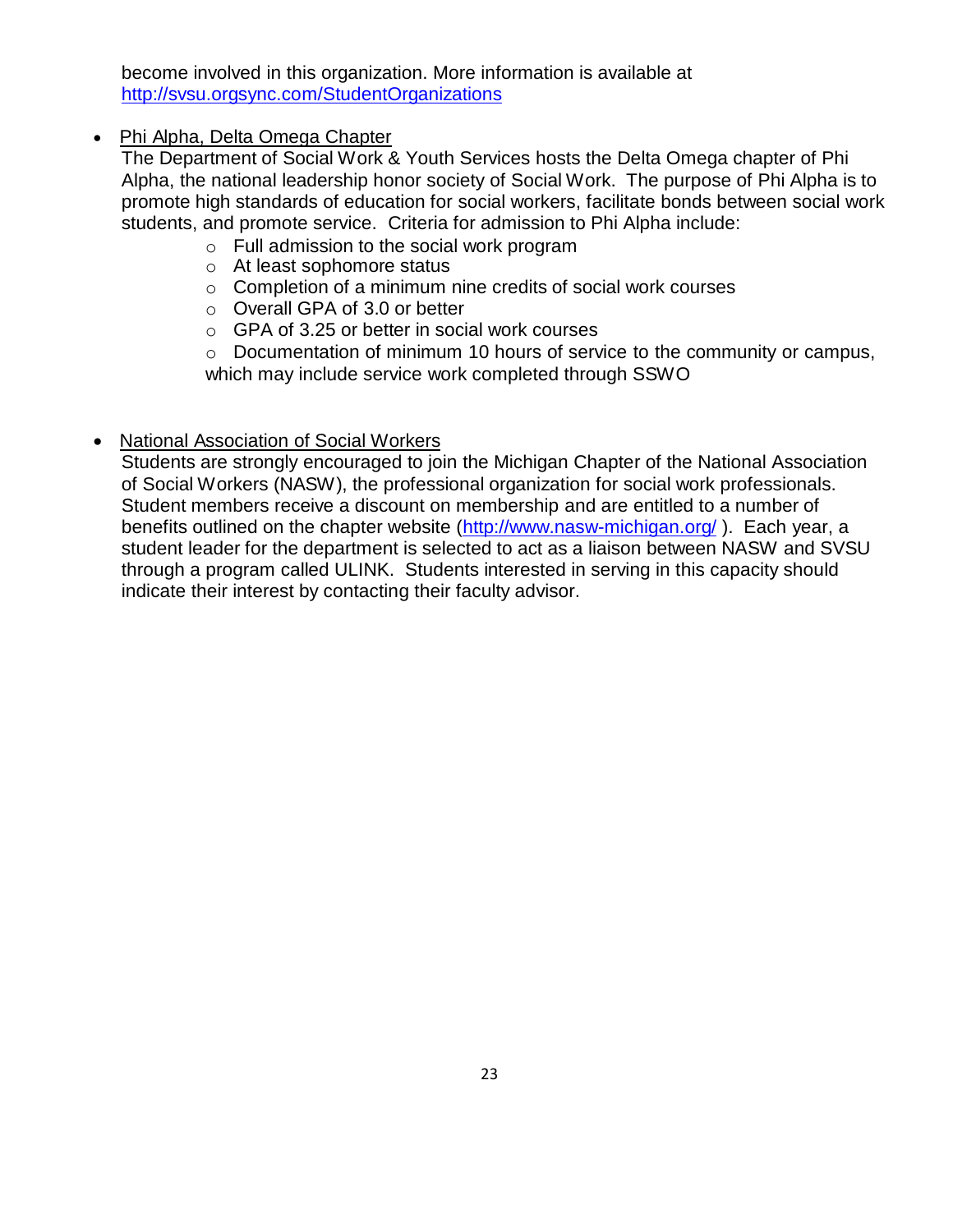# **IMPORTANT POLICIES & RESOURCES**

#### **Campus Financial Services Center**

Information about cost of attendance, and financial aid / scholarships is available from the Financial Services Center. Several scholarships specifically designed for social work and youth services students are offered annually; students are strongly encouraged to apply for these opportunities.

Information regarding financial aid and scholarships can be found at<http://svsu.edu/financialaid/>

# **Career Services**

This office provides assistance to students and alumni of SVSU in career information, job search skills, and linking with employers. Students can use Career Services for assistance with resume development, interview skills, and job searches.

More information is available at<http://www.svsu.edu/careerservices/>

# **Counseling Center**

The Student Counseling Center offers free, confidential services to support student wellness, and provides referral to community resources. All services are provided by or supervised by licensed professionals. Walk-in services are available.

More information at<http://www.svsu.edu/studentcounselingcenter/servicesforstudents/>

# **Course Withdrawal**

The automatic withdrawal period at the beginning of each semester, which is listed on the Cardinal Direct website [\(http://cardinaldirect.svsu.edu/\)](http://cardinaldirect.svsu.edu/) does not require instructor approval. Late withdrawal must be completed in-person at the Registrar's office. Financial refunds are not available after the last day to withdraw with a 25% refund.

Student experiencing medical and other conditions requiring withdrawal from courses should contact the Registrar's office to submit required documentation in a timely manner, as tuition refunds may be available for these conditions.

Information about medical withdrawal at <https://www.svsu.edu/officeoftheregistrar/servicesforms/medicalwithdrawalform/>

Students who do not complete the official university withdrawal process are financially responsible for course tuition and will be assigned a grade that reflects the work that they completed in the course.

# **Disability Services**

This office works with students and faculty to ensure that all students with disabilities can participate in all aspects of University life. Students with disabilities should contact the Disability Services office to consult about their needs. Appropriate accommodations and support services for students are coordinated through Disability Services.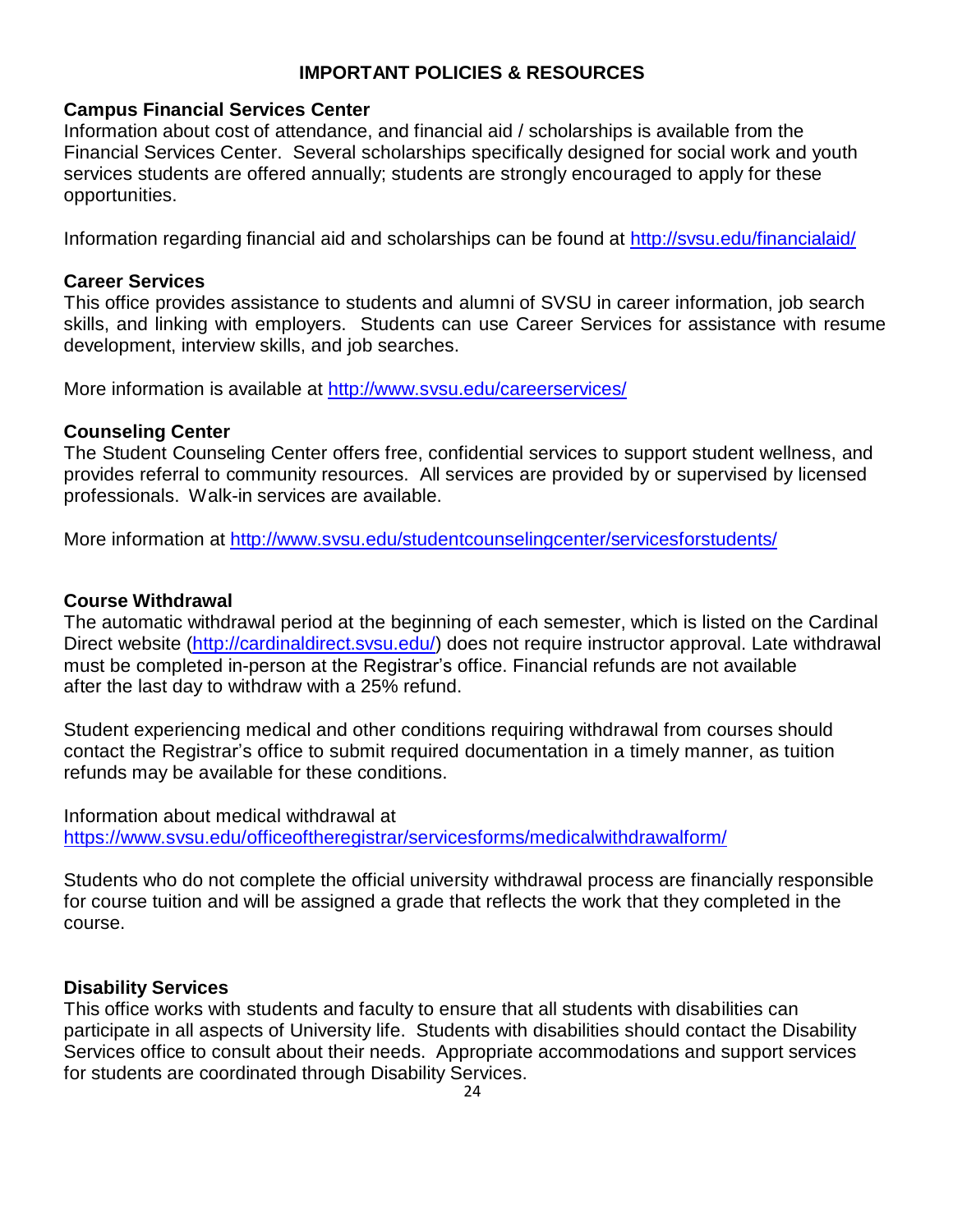More information at [http://www.svsu.edu/disabilit](http://www.svsu.edu/disabilityservices/)<sup>2</sup>services/

# **FERPA**

The Family Educational Rights and Privacy Act of 1974 determines the types of records kept about students, their location, the person who controls them, policies governing access to them, and the mechanism that exists for their correction should that be necessary.

Students should familiarize themselves with this important policy at <https://www.svsu.edu/operationsmanual/registrationenrollment/651privacyact/>

# **Graduation**

Students should complete an application for graduation in the semester preceding the final semester of their program. Application deadlines are posted on Cardinal Direct each semester.

Applications are available from the Registrar's Office at<http://www.svsu.edu/registrar/>

# **Grievances and Appeals**

Students have the right to grieve any final course grade in which they believe their grade was unfair.

The process for the University grade grievance procedure is detailed in the following link: <http://www.svsu.edu/academicaffairs/notinmenu/gradegrievancepolicy/>

In addition, the University Ombudsman helps students resolve concerns, problems, or conflicts concerning University policies, procedures, and decisions. Student questions or concerns may be directed to the University Ombudsman at<http://www.svsu.edu/ombudsman/>

# **Incompletes**

An Incomplete contract may be completed when students who are making satisfactory progress in a course are unable to complete course requirements prior to the end of the semester. MSW program faculty reserve the right to deny assignment of the incomplete grade. Assignment of incomplete grades requires discussion between faculty and student, including construction of a plan to complete the course by the deadline established by the Registrar's Office.

# **Information Technology Support**

A wireless network and access to computers in labs and kiosks throughout the campus provide access to the technology needed in the program. Internet access, printers, copiers, scanners, and study areas are available for student use. The Information Technology Office on campus is available to assist with hardware and software problems, difficulty with passwords, use of the online course management system, and questions about IT issues on campus and at home.

Contact SVSU IT Services at <http://svsu.edu/its/>

# **Library**

provide access to most materials needed for program courses. Interlibrary loans are available for Zahnow Library provides information and resources to support teaching and research needs of faculty and students on campus. Reference librarians are available to assist with student projects, including through a chat function on library website. Social work and social sciences databases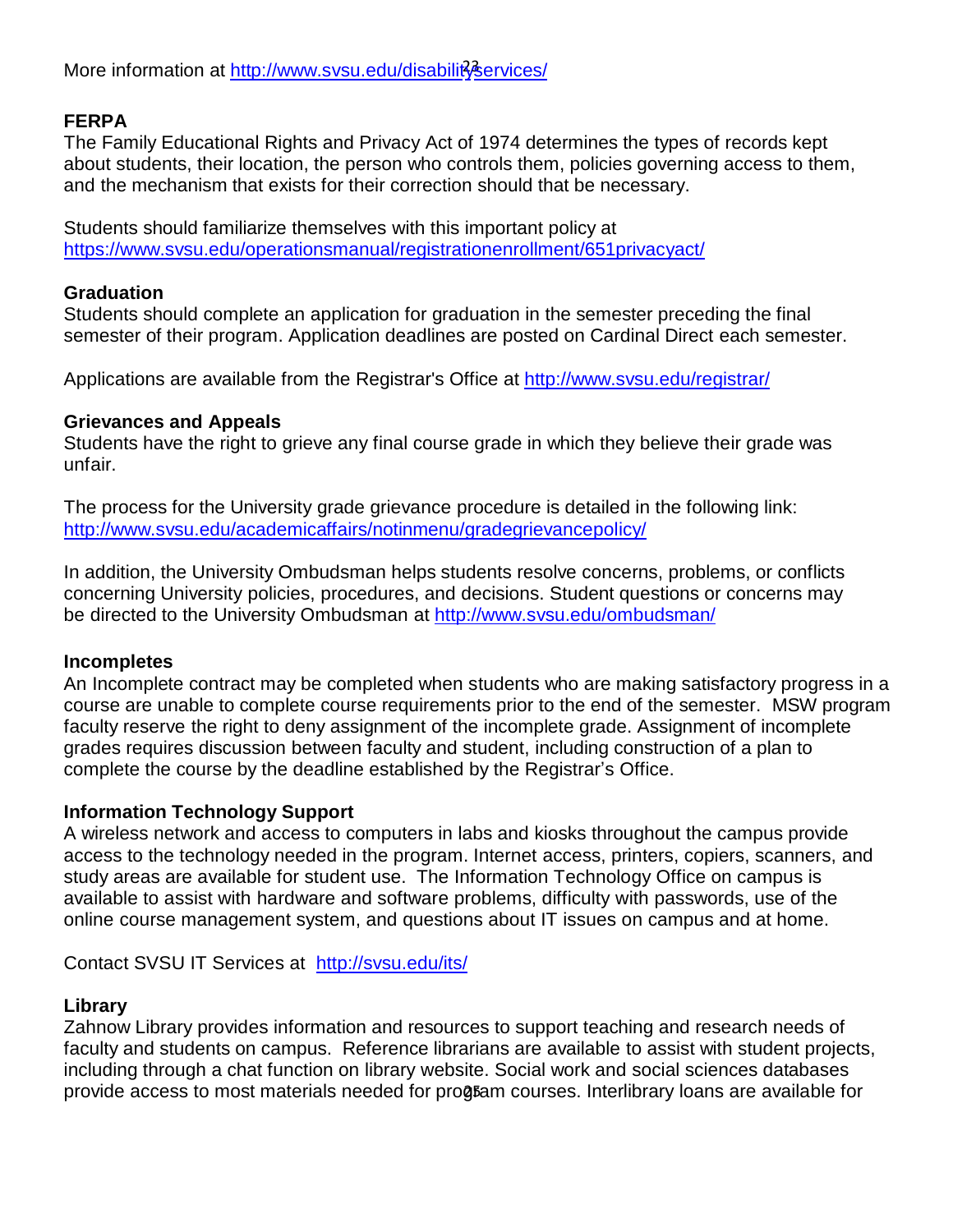all students.

The Zahnow Library website is<http://www.svsu.edu/library/aboutthelibrary/>

# **Military Student Affairs**

This office is dedicated to the needs of all military-affiliated students, and provides academic counseling, benefits advising, priority registration and certification for VA education benefits.

More information at<http://www.svsu.edu/militarystudentaffairs/militarystudentaffairsoffice/>

# **PRIDE Center at SVSU**

The Pride Center is a resource for students, faculty and staff who identify as LGBTQ+ and allies. The Center offers support, education, social events, community outreach and resources to members of the campus community and regional partners.

More information at<http://www.svsu.edu/thepridecenteratsvsu/>

#### **Registration for Courses**

Students are responsible for registering for their courses prior to registration deadlines. Meeting with the assigned faculty advisor before registration periods will help ensure that students are registering for the correct courses. The program course flow plans posted on the department website should serve as a guide for course sequencing.

Students have the opportunity to drop/add courses shortly after pre-registration periods. This drop/add period is also held during the first week of classes. After registration periods, Cardinal Direct shows course enrollment numbers, and indicates course sections with seats available.

# **Social Work Licensure**

Licensing for social workers in Michigan is governed by the State of Michigan Department of Licensing and Regulatory Affairs. State licensing is available for graduates of accredited MSW programs and accredited MSW programs.

More information about social work licensing in Michigan at [http://www.michigan.gov/lara/0,4601,7-154-72600\\_72603\\_27529\\_27554---,00.html](http://www.michigan.gov/lara/0%2C4601%2C7-154-72600_72603_27529_27554---%2C00.html)

# **Student Records**

Faculty and staff of the university must abide by the Family Educational Rights and Privacy Act (FERPA). Student records, including information about your progress in the program, will not be released to anyone without the student's express written permission. Academic records housed in the social work department are available for student inspection and review, except for materials where the student has specifically signed away right of access to those materials.

Students should be aware that the department's capacity to store and access records is limited. The department maintains some student records for a period of no more than 7 years following the student's graduation from the program. Students should keep and store their own copies of important documents, including field education evaluations, certificates and papers.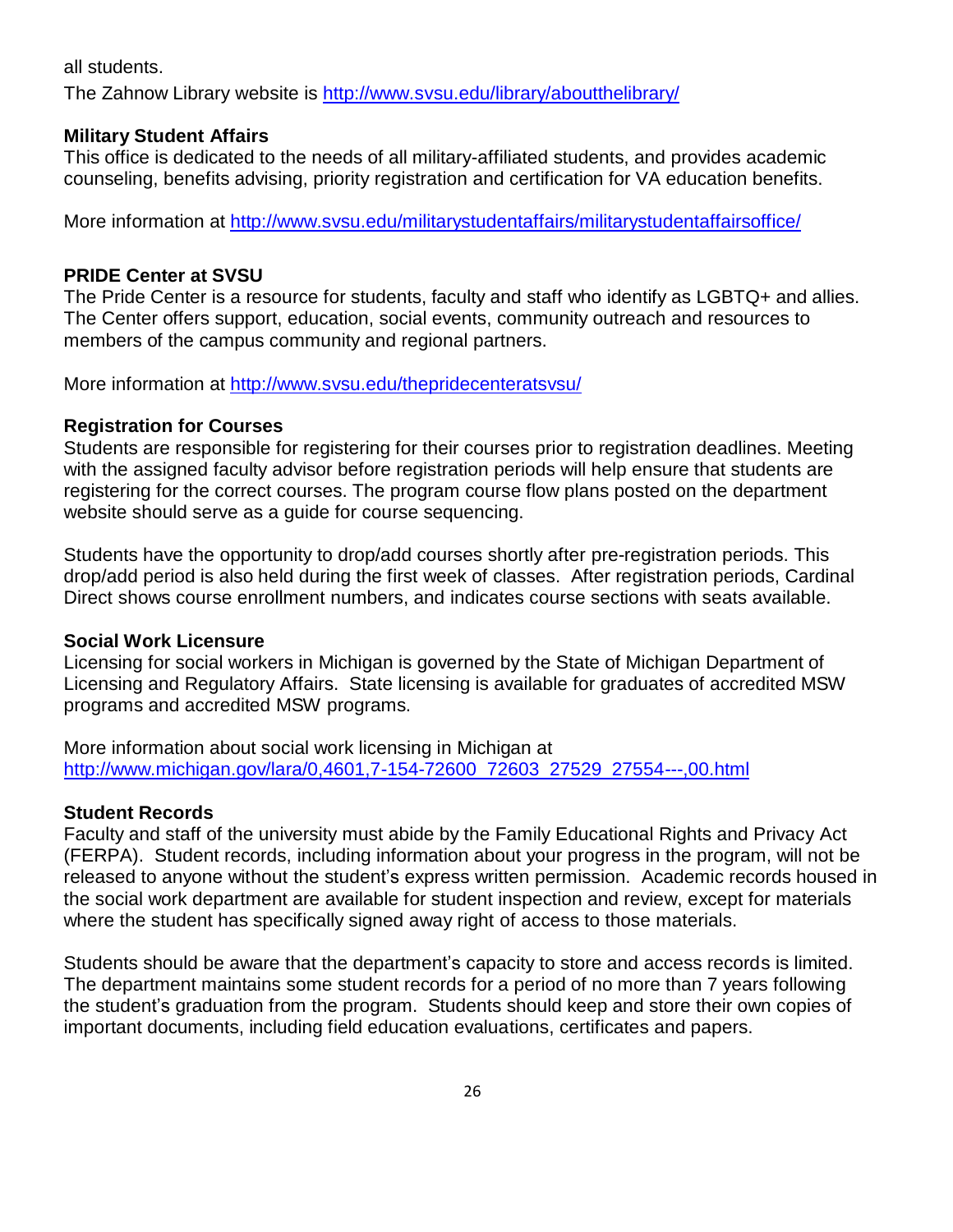# **Transfer Credits**

Up to six transfer credits from a CSWE-accredited MSW program may be used to fulfill the elective requirements of the program. Credit must be evaluated and approved by the Director of the MSW program.

#### . **Writing Center**

The Writing Center assists students in the writing process, including help with organization, formatting, documenting sources, and reviewing drafts. The Writing Center is staffed by peer tutors and walk-in service is available. In addition, the Writing Center provides helpful written and video resources on their website.

More information at: <http://www.svsu.edu/writingcenter/>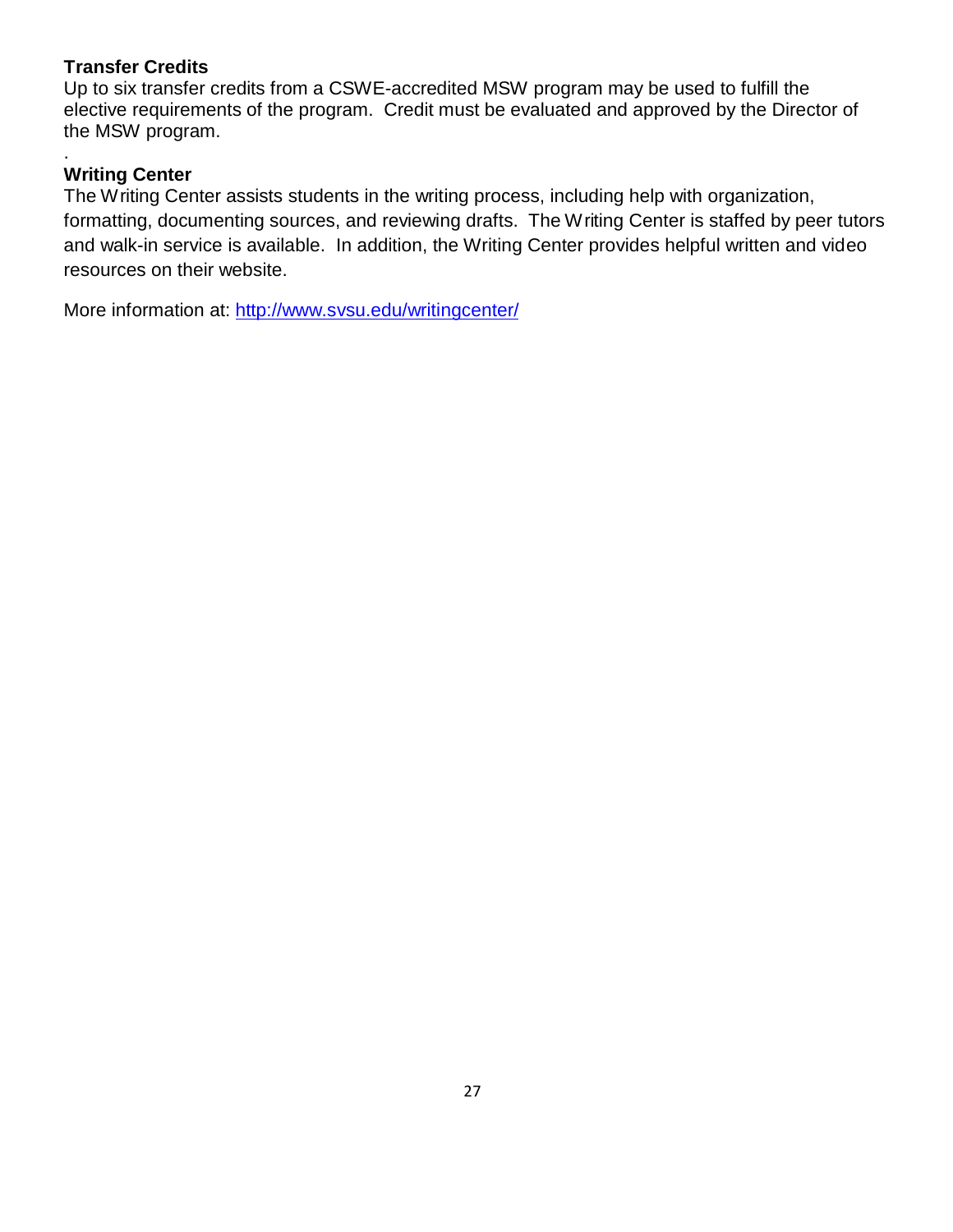# **APPENDIX A Rubric for Assessing Professional Behaviors**

Students must demonstrate the ability to maintain scores of three or four in each of the 15 professional behavior areas listed below to be considered for a field placement, as these are the expected professional behaviors of social work interns and professional social workers.

| <b>Professional Behaviors</b>                             | 1                                                                                                   | $\overline{2}$                                                                                                                                                                                    | $\overline{\mathbf{3}}$                                                                                                                                                  | 4                                                                        | <b>Score</b> |
|-----------------------------------------------------------|-----------------------------------------------------------------------------------------------------|---------------------------------------------------------------------------------------------------------------------------------------------------------------------------------------------------|--------------------------------------------------------------------------------------------------------------------------------------------------------------------------|--------------------------------------------------------------------------|--------------|
|                                                           | Unacceptable                                                                                        | <b>Needs</b><br>Improvement                                                                                                                                                                       | Acceptable                                                                                                                                                               | Outstanding                                                              |              |
| 1. Attendance: Attends<br>classes and related<br>meetings | Student has<br>missed 20% or<br>more of total class<br>time in one or<br>more classes               | Student missed<br>class for reasons<br>that are not related<br>to allowable<br>emergencies, but<br>for convenience;<br>and/or student has<br>skipped one class<br>to do work for<br>another class | Student attends all<br>classes except in<br>truly rare or<br>unusual<br>circumstances that<br>are considered<br>excusable by the<br>professor                            | Student attends all<br>classes                                           |              |
| Comments:                                                 |                                                                                                     |                                                                                                                                                                                                   |                                                                                                                                                                          |                                                                          |              |
| 2. Punctuality: Is<br>punctual and present                | Student has been<br>late to class or left<br>early from class 3<br>or more times in<br>the semester | Student has<br>occasionally been<br>late to class or left<br>early from class,<br>but no more than<br>once in the<br>semester                                                                     | Student is on time<br>to class and stays<br>until the end<br>except in truly rare<br>or unusual<br>circumstances that<br>are considered<br>excusable by the<br>professor | Student is always<br>on time and stays<br>until the end of<br>class      |              |
| Comments:                                                 |                                                                                                     |                                                                                                                                                                                                   |                                                                                                                                                                          |                                                                          |              |
| 3. Communication:<br>Manages<br>communications and        | Student does not<br>usually contact the<br>instructor to inform<br>of tardiness to/or               | Student contacts<br>the professor to<br>inform of tardiness<br>or absence, but                                                                                                                    | Student contacts<br>the professor prior<br>to the beginning of<br>class most times                                                                                       | Student always<br>contacts the<br>professor prior to<br>the beginning of |              |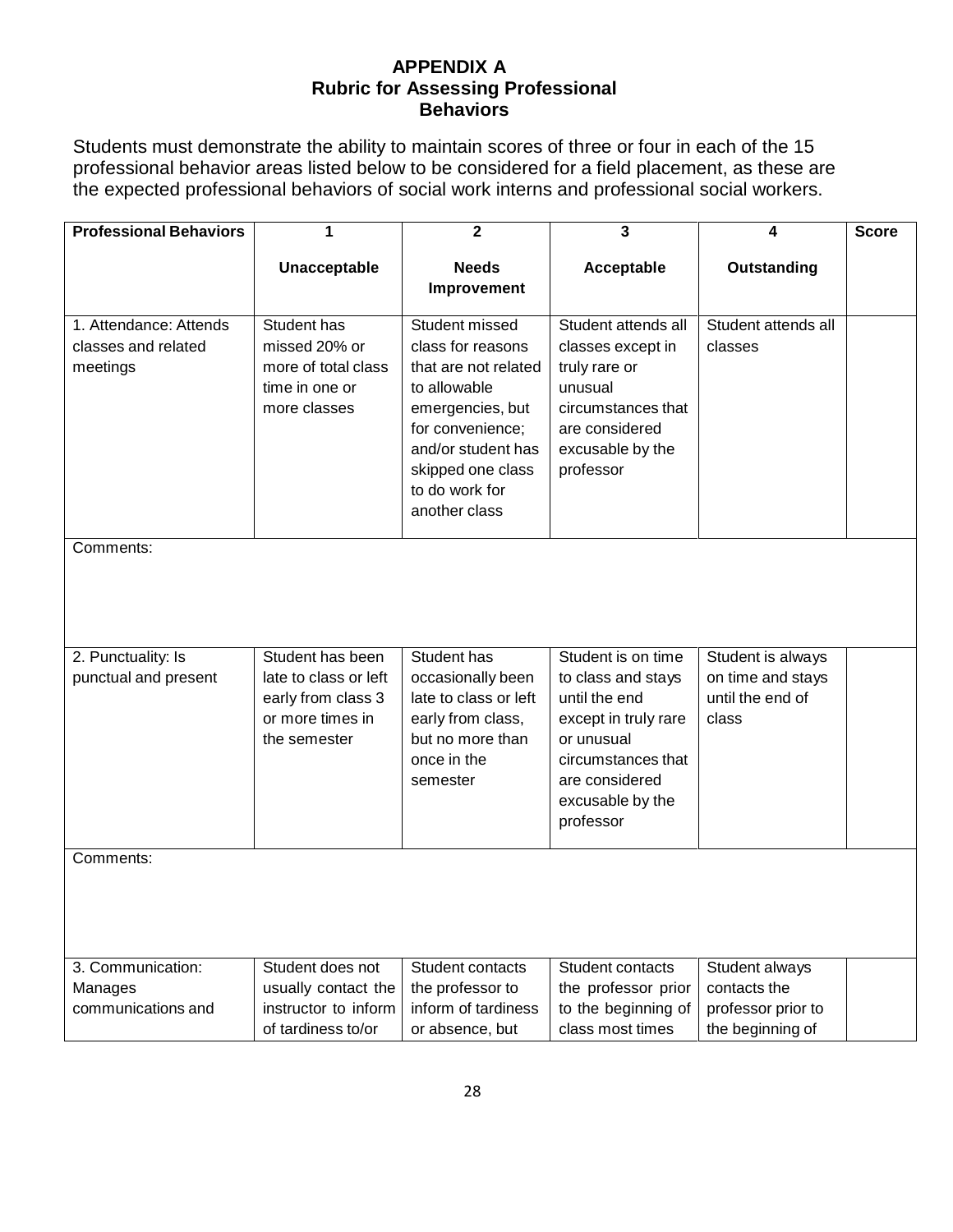| contacts  | absence from<br>class and/or<br>student provides<br>no reason for<br>absences | does it after<br>already missing a<br>class or meeting | (at least 90%) to<br>inform of tardiness<br>or absence. In the<br>very rare<br>instances when<br>this is not done,<br>the student<br>contacts the<br>professor<br>immediately after | class to inform of<br>anticipated<br>tardiness, illness,<br>etc. except in true<br>emergencies and<br>then contacts the<br>professor<br>immediately<br>thereafter. |
|-----------|-------------------------------------------------------------------------------|--------------------------------------------------------|-------------------------------------------------------------------------------------------------------------------------------------------------------------------------------------|--------------------------------------------------------------------------------------------------------------------------------------------------------------------|
| Comments: |                                                                               |                                                        |                                                                                                                                                                                     |                                                                                                                                                                    |

| <b>Professional Behaviors</b>                                          | 1                                                                                                                 | $\mathbf{2}$                                                                                                                   | $\overline{\mathbf{3}}$                                                                                                                        | 4                                                                                                                                       | <b>Score</b> |
|------------------------------------------------------------------------|-------------------------------------------------------------------------------------------------------------------|--------------------------------------------------------------------------------------------------------------------------------|------------------------------------------------------------------------------------------------------------------------------------------------|-----------------------------------------------------------------------------------------------------------------------------------------|--------------|
|                                                                        | Unacceptable                                                                                                      | <b>Needs</b><br>Improvement                                                                                                    | Acceptable                                                                                                                                     | Outstanding                                                                                                                             |              |
| 4. Respect:<br>Demonstrates respect<br>and support in<br>relationships | Student is<br>frequently<br>disrespectful to<br>and non-<br>supportive of<br>classmates, staff,<br>and/or faculty | Student is<br>occasionally<br>disrespectful to<br>and non-<br>supportive of<br>classmates, staff,<br>and/or faculty            | Student is usually<br>respectful to and<br>supportive of<br>classmates, staff<br>and/or faculty                                                | Student is always<br>respectful to and<br>supportive of<br>classmates, staff,<br>and/or faculty                                         |              |
| Comments:                                                              |                                                                                                                   |                                                                                                                                |                                                                                                                                                |                                                                                                                                         |              |
| 5. Self-Awareness:<br>Demonstrates self-<br>awareness                  | Student rarely<br>shows self-<br>awareness about<br>the impact of<br>verbal and non-<br>verbal<br>communications  | Student only<br>occasionally<br>shows self-<br>awareness about<br>the impact of<br>verbal and non-<br>verbal<br>communications | Student almost<br>always maintains<br>a high level of self-<br>awareness about<br>the impact of<br>verbal and non-<br>verbal<br>communications | Student always<br>maintains a high<br>level of self-<br>awareness about<br>the impact of<br>verbal and non-<br>verbal<br>communications |              |
| Comments:                                                              |                                                                                                                   |                                                                                                                                |                                                                                                                                                |                                                                                                                                         |              |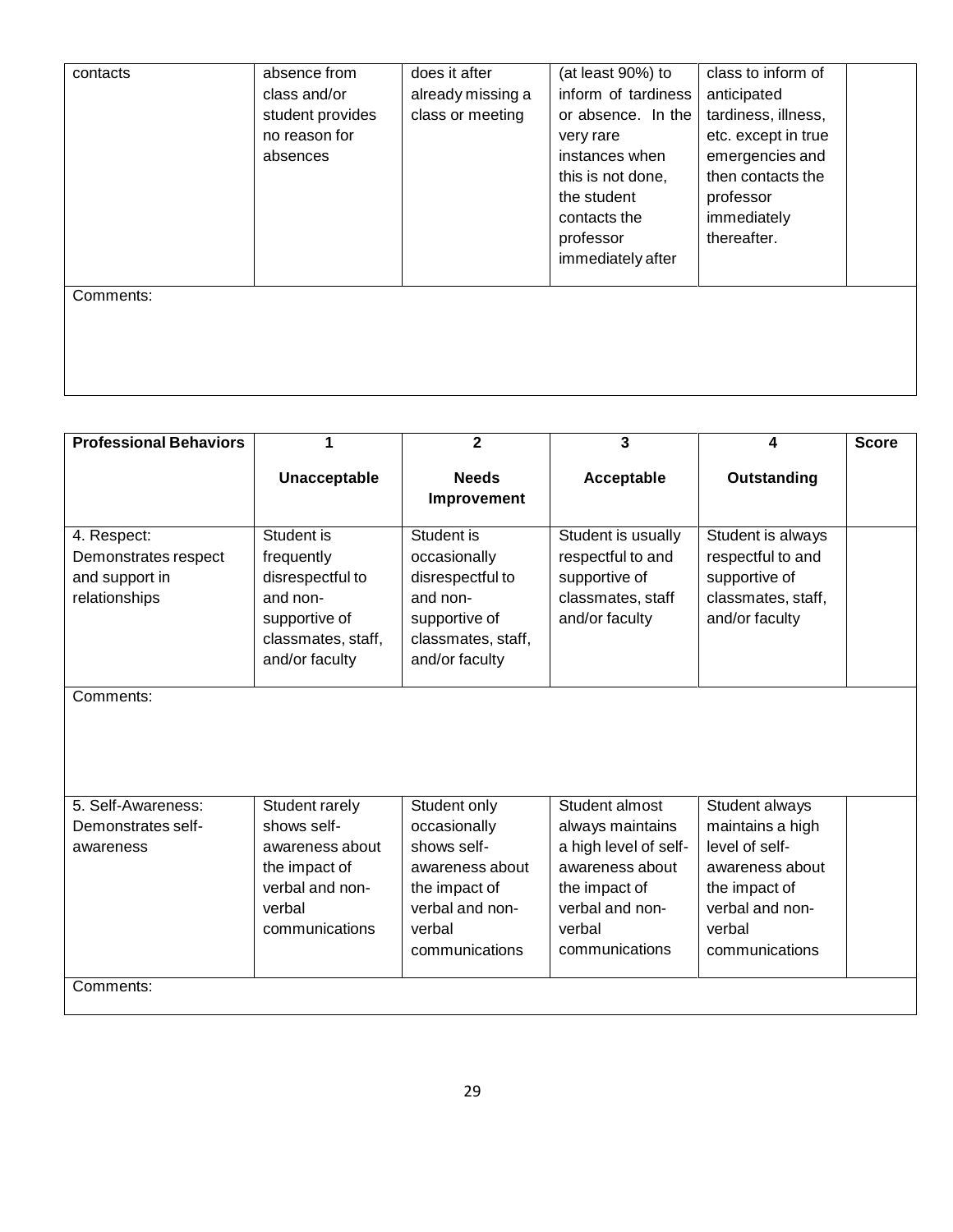| 6. Diversity Awareness:<br>Demonstrates<br>awareness and<br>responsiveness to<br>diversity | Student's<br>classroom or other<br>student related<br>interactions rarely<br>reflect respect for<br>and appreciation<br>of diverse<br>opinions,<br>experiences,<br>and/or people           | Student only<br>occasionally<br>reflects respect for<br>and appreciation<br>of diverse<br>opinions,<br>experiences,<br>and/or people in<br>the classroom or<br>during other<br>student related<br>interactions | Student's<br>classroom or other<br>student related<br>interactions almost<br>always reflect<br>respect for and<br>appreciation of<br>diverse opinions,<br>experiences,<br>and/or people | Student's<br>classroom or other<br>student related<br>interactions<br>always reflect<br>respect for and<br>appreciation of<br>diverse opinions,<br>experiences,<br>and/or people |
|--------------------------------------------------------------------------------------------|--------------------------------------------------------------------------------------------------------------------------------------------------------------------------------------------|----------------------------------------------------------------------------------------------------------------------------------------------------------------------------------------------------------------|-----------------------------------------------------------------------------------------------------------------------------------------------------------------------------------------|----------------------------------------------------------------------------------------------------------------------------------------------------------------------------------|
| Comments:                                                                                  |                                                                                                                                                                                            |                                                                                                                                                                                                                |                                                                                                                                                                                         |                                                                                                                                                                                  |
| 7. Collegiality:<br>Demonstrates collegiality<br>and collaborative<br>interactions         | Student has not<br>demonstrated<br>collaborative skills<br>in work with others<br>and/or student has<br>poor relationships<br>with classmates or<br>others involved in<br>student learning | Student is<br>reluctant to<br>collaborate with<br>others and/or<br>struggles with<br>maintaining<br>positive<br>relationships                                                                                  | Student almost<br>always works<br>collaboratively with<br>team members<br>and/or student<br>almost always<br>engages positively<br>with others                                          | Student always<br>works<br>collaboratively with<br>all team members<br>and/or student<br>always relates<br>positively with<br>others                                             |
| Comments:                                                                                  |                                                                                                                                                                                            |                                                                                                                                                                                                                |                                                                                                                                                                                         |                                                                                                                                                                                  |

| <b>Professional</b><br><b>Behaviors</b>                               | Unacceptable                                                          | 2<br><b>Needs</b><br>Improvement                                             | Acceptable                                                            | Outstanding                                            | <b>Score</b> |
|-----------------------------------------------------------------------|-----------------------------------------------------------------------|------------------------------------------------------------------------------|-----------------------------------------------------------------------|--------------------------------------------------------|--------------|
| 8. Oral Expression:<br>Strives for a high level<br>of oral expression | Student<br>consistently gets<br>feedback from<br>instructor that oral | Student often gets<br>feedback from<br>instructor that oral<br>expression is | Student frequently<br>displays<br>appropriate oral<br>expression and, | Student<br>consistently<br>displays<br>appropriate and |              |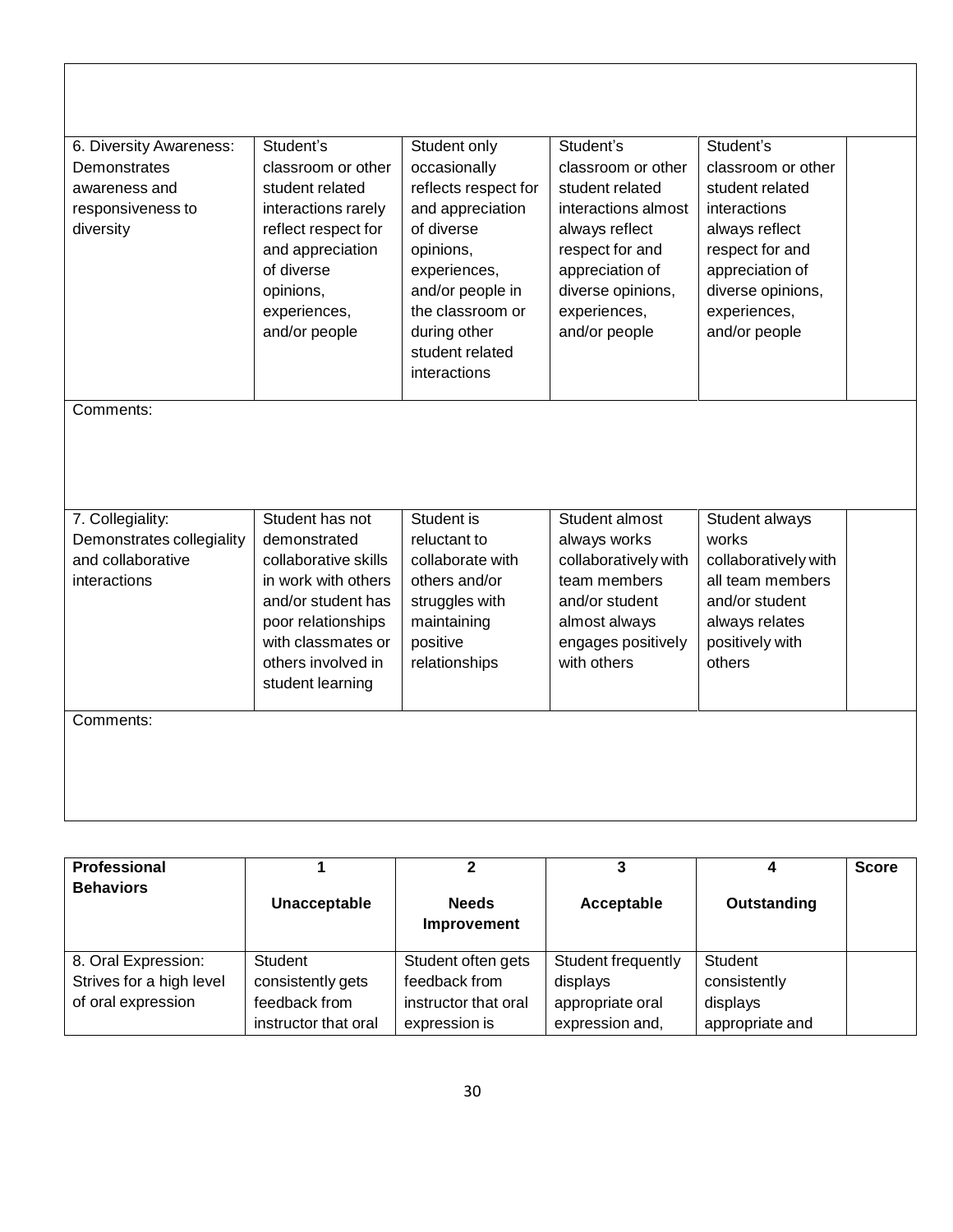| Comments:                                                                                        | expression is<br>unprofessional and<br>does not make<br>efforts to correct                                                                                                                                          | unprofessional and<br>rarely makes<br>adjustments and/or<br>efforts to correct                                                                                   | when necessary,<br>makes clear effort<br>to correct errors<br>when provided<br>feedback                                                                                       | professional oral<br>expression                                                                                                                                        |  |
|--------------------------------------------------------------------------------------------------|---------------------------------------------------------------------------------------------------------------------------------------------------------------------------------------------------------------------|------------------------------------------------------------------------------------------------------------------------------------------------------------------|-------------------------------------------------------------------------------------------------------------------------------------------------------------------------------|------------------------------------------------------------------------------------------------------------------------------------------------------------------------|--|
| 9. Written Expression:<br>Strives for a high level<br>of written expression                      | Student<br>consistently gets<br>feedback from<br>instructors that<br>written expression<br>is unacceptable or<br>unprofessional<br>and/or grades on<br>papers are<br>reduced<br>significantly<br>because of writing | Student's written<br>work lacks clarity<br>and has some<br>errors and/or<br>grades on papers<br>are reduced<br>somewhat<br>because of writing                    | Student almost<br>always expresses<br>ideas or concepts<br>clearly, with very<br>few errors; and/or<br>grades on papers<br>are reduced only<br>slightly because of<br>writing | Student always<br>expresses ideas or<br>concepts clearly,<br>with an absence of<br>errors and/or<br>grades on papers<br>are reduced<br>minimally because<br>of writing |  |
| Comments:                                                                                        |                                                                                                                                                                                                                     |                                                                                                                                                                  |                                                                                                                                                                               |                                                                                                                                                                        |  |
| 10. Initiative &<br>Reliability:<br>Demonstrates initiative,<br>reliability and<br>dependability | Student rarely<br>takes initiative to<br>plan work and<br>complete it in a<br>timely manner &/or<br>student rarely gets<br>assignments done<br>& submitted on<br>time                                               | Student only<br>occasionally takes<br>initiative to plan<br>work and complete<br>it in a timely<br>manner, resulting<br>in coming to class<br>minimally prepared | Student almost<br>always takes<br>initiative to plan to<br>work and complete<br>it in a timely<br>manner and/or<br>work is almost<br>always submitted<br>on time              | Student always<br>takes initiative to<br>plan and complete<br>work in a timely<br>manner and/or<br>work is always<br>submitted on time                                 |  |
| Comments:                                                                                        |                                                                                                                                                                                                                     |                                                                                                                                                                  |                                                                                                                                                                               |                                                                                                                                                                        |  |
| 11. Responsiveness to<br>Feedback:<br>Demonstrates evidence                                      | Student has not<br>demonstrated<br>receptiveness to                                                                                                                                                                 | Student is usually<br>receptive to<br>suggestions and                                                                                                            | Student is almost<br>always receptive to<br>suggestions or                                                                                                                    | Student is always<br>receptive to<br>suggestions or                                                                                                                    |  |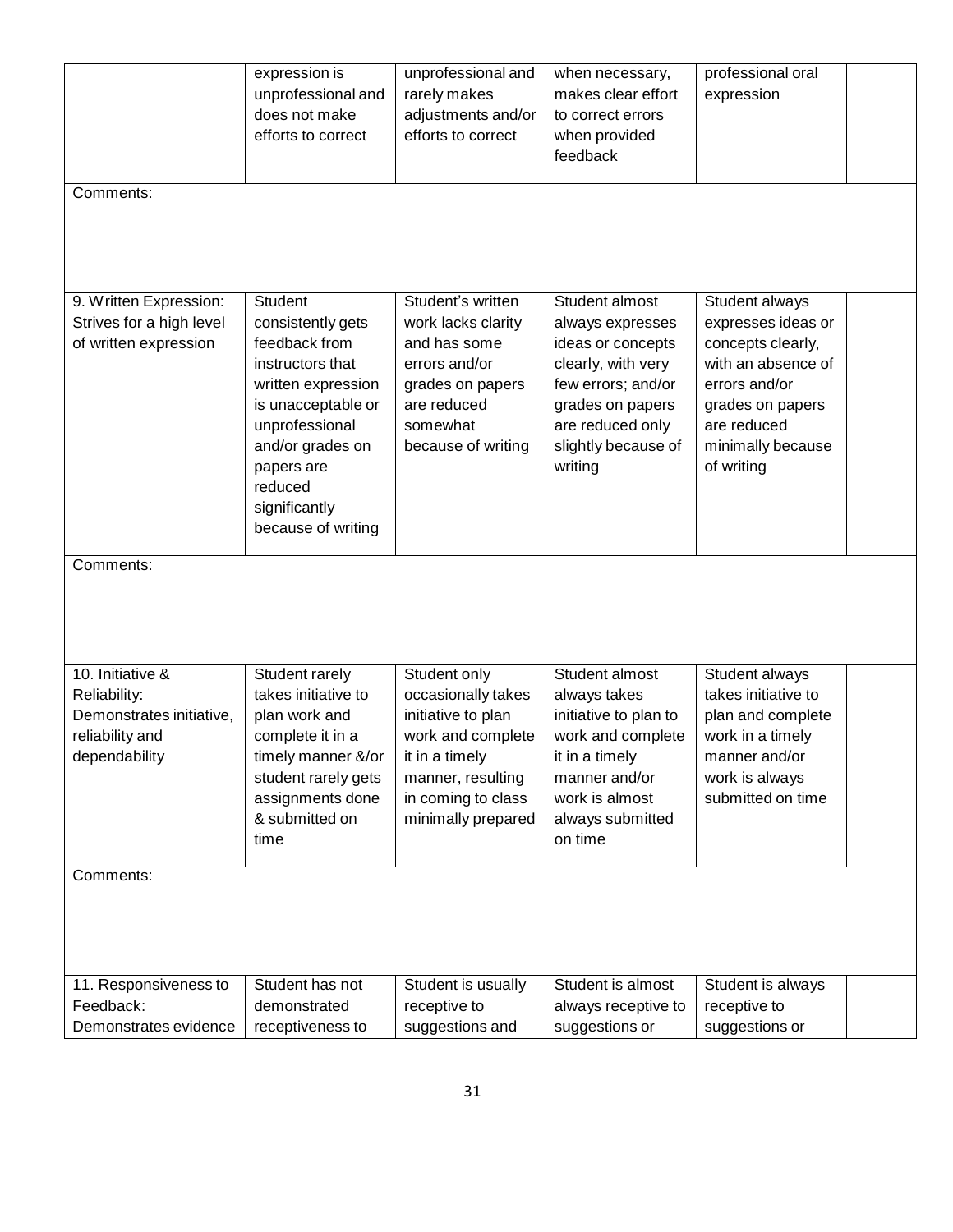| of motivation to<br>improve oneself | suggestions and<br>feedback from<br>others and,<br>therefore, make no<br>effort to adjust<br>performance<br>accordingly | feedback, but does<br>not adjust<br>performance<br>accordingly | feedback and<br>adjusts<br>performance<br>accordingly | feedback from<br>others, and adjusts<br>performance<br>accordingly |  |
|-------------------------------------|-------------------------------------------------------------------------------------------------------------------------|----------------------------------------------------------------|-------------------------------------------------------|--------------------------------------------------------------------|--|
| Comments:                           |                                                                                                                         |                                                                |                                                       |                                                                    |  |

| <b>Professional Behaviors</b>                                                                                                                                                                     | 1                                                                                                                            | $\overline{2}$                                                                                              | 3                                                                                                         | 4                                                                                                             | <b>Score</b> |
|---------------------------------------------------------------------------------------------------------------------------------------------------------------------------------------------------|------------------------------------------------------------------------------------------------------------------------------|-------------------------------------------------------------------------------------------------------------|-----------------------------------------------------------------------------------------------------------|---------------------------------------------------------------------------------------------------------------|--------------|
|                                                                                                                                                                                                   | Unacceptable                                                                                                                 | <b>Needs</b><br>Improvement                                                                                 | Acceptable                                                                                                | Outstanding                                                                                                   |              |
| 12. Compliance with<br><b>Professional Requirements:</b><br>Demonstrates compliance<br>with the professional conduct<br>policy in the Social Work<br>Program and Field<br><b>Education Manual</b> | <b>Student</b><br>demonstrates<br>significant<br>problems in<br>complying with the<br>Social Work<br>Program<br>requirements | Student only<br>moderately<br>demonstrates<br>compliance with<br>the Social Work<br>Program<br>requirements | Student almost<br>always<br>demonstrates<br>compliance with<br>the Social Work<br>Program<br>requirements | <b>Student</b><br>consistently<br>demonstrates<br>compliance with<br>the Social Work<br>Program               |              |
| Comments:                                                                                                                                                                                         |                                                                                                                              |                                                                                                             |                                                                                                           |                                                                                                               |              |
| 13. Compliance with the<br><b>NASW Code of Ethics:</b><br>Demonstrates compliance<br>with the Code of Ethics in its<br>entirety                                                                   | Student is<br>consistently non-<br>compliant with<br>one or more<br>components of the<br>Code of Ethics                      | Student is only<br>moderately<br>compliant with<br>components of the<br>Code of Ethics                      | Student is<br>almost always<br>compliant with<br>the Code of<br>Ethics in its<br>entirety                 | <b>Student</b><br>consistently<br>demonstrates<br>compliance with<br>the Code of<br>Ethics in its<br>entirety |              |
| Comments:                                                                                                                                                                                         |                                                                                                                              |                                                                                                             |                                                                                                           |                                                                                                               |              |